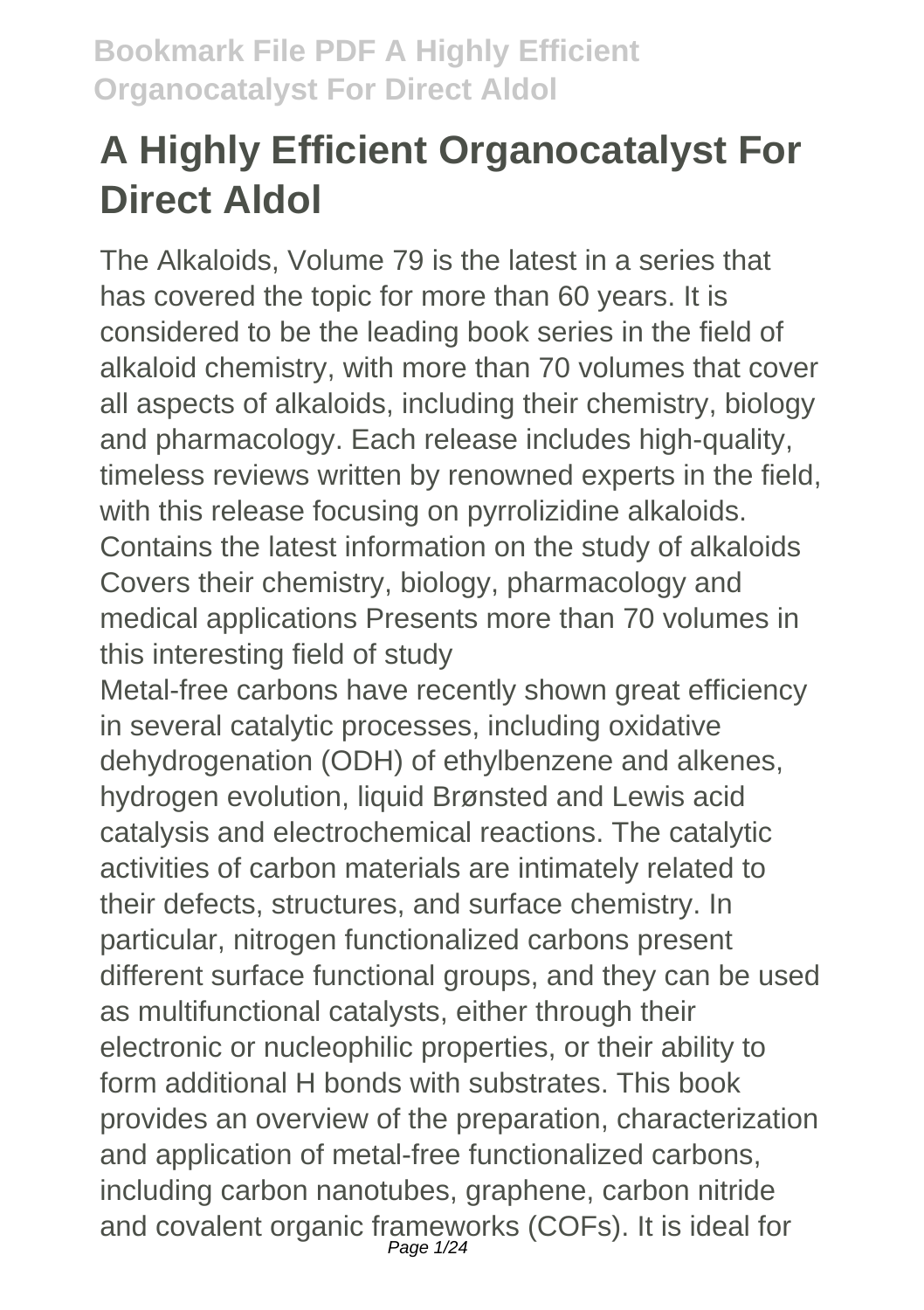researchers and industrialists working in catalysis, gas sensing and carbon dioxide storage.

Sodium Dithionite, Rongalite and Thiurea Oxides provides an in depth overview of historical and newly developed fields of application for important sulfurcontaining reductants. It begins with an introduction into the structure and general properties of sodium dithionite, sodium hydroxymethanesulfinate (rongalite) and thiourea oxides. Following this there is analysis of their stability in different types of solutions, and reactions with both organic and inorganic compounds. Finally, there is description of the application of the reductants in industry, using examples of the textile, printing and paper industries, as well as in polymerization processes. Despite widespread practical application, the mechanism behind these compounds is not fully understood, due to their unusual structure and complex decomposition within solutions. This comprehensive review presents upto-date findings to both academics and industrial chemists, aiming to increase knowledge and provide both fundamental and technical data dedicated to these relatively simple chemicals which have wide practical applications.

"This book covers advances in the methods of catalytic asymmetric synthesis and their applications. Coverage moves from new materials such as chiral ionic liquids, supported catalysts and flow reactors; to homogeneous metal-free catalysts and homogeneous metal catalysts. The applications of several methodologies for the synthesis of biologically active molecules are discussed. Part I addresses recent advances in new technologies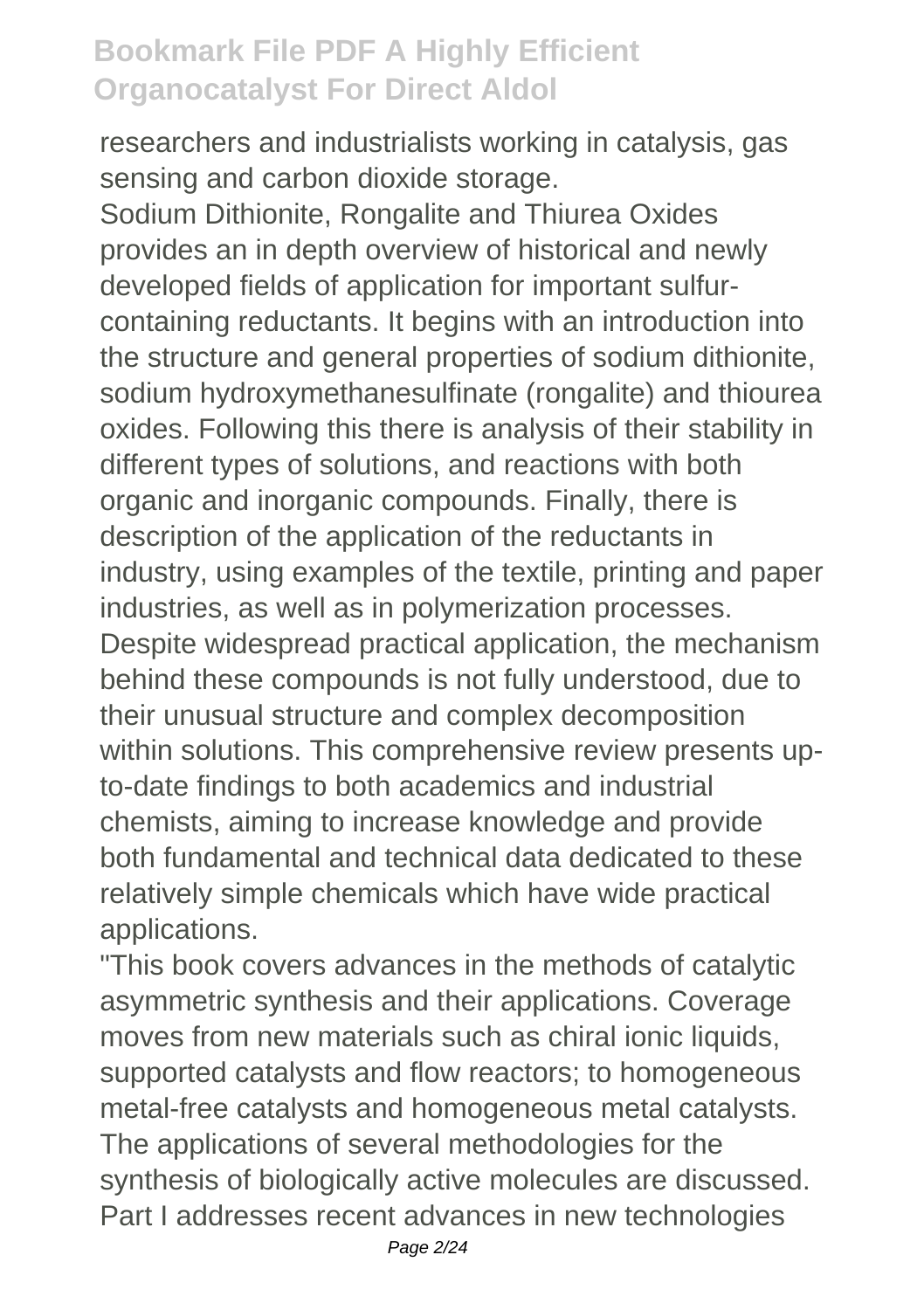related to asymmetric catalysis. Part II covers advances and milestones with amino acids, both natural and unnatural, as powerful organocatalysts - including applications for the synthesis of biologically active molecules"--

Natural products present in the plant and animal kingdom offer a huge diversity of chemical structures, which are the result of biosynthetic processes that have been modulated over the millennia through genetic effects. With the rapid developments in spectroscopic techniques and accompanying advances in highthroughput screening techniques, it has become possible to isolate and then determine the structures and biological activity of natural products rapidly, thus opening up to the pharmaceutical industry exciting opportunities in the field of new drug development. The series covers all of the above as well as the synthesis, testing and recording of the medicinal properties of natural products. With articles written by leading authorities in their respective fields of research, Studies in Natural Products Chemistry, Volume 46 presents current frontiers and future guidelines for research based on important discoveries made in the field of bioactive natural products. It is a valuable resource for all those working in natural product and medicinal chemistry. Focuses on the chemistry of bioactive natural products Contains contributions by leading authorities in the field Presents sources of new pharmacophores Structural, Physical, and Chemical Properties of Fluorous Compounds, by J.A. Gladysz Selective Fluoroalkylation of Organic Compounds by Tackling the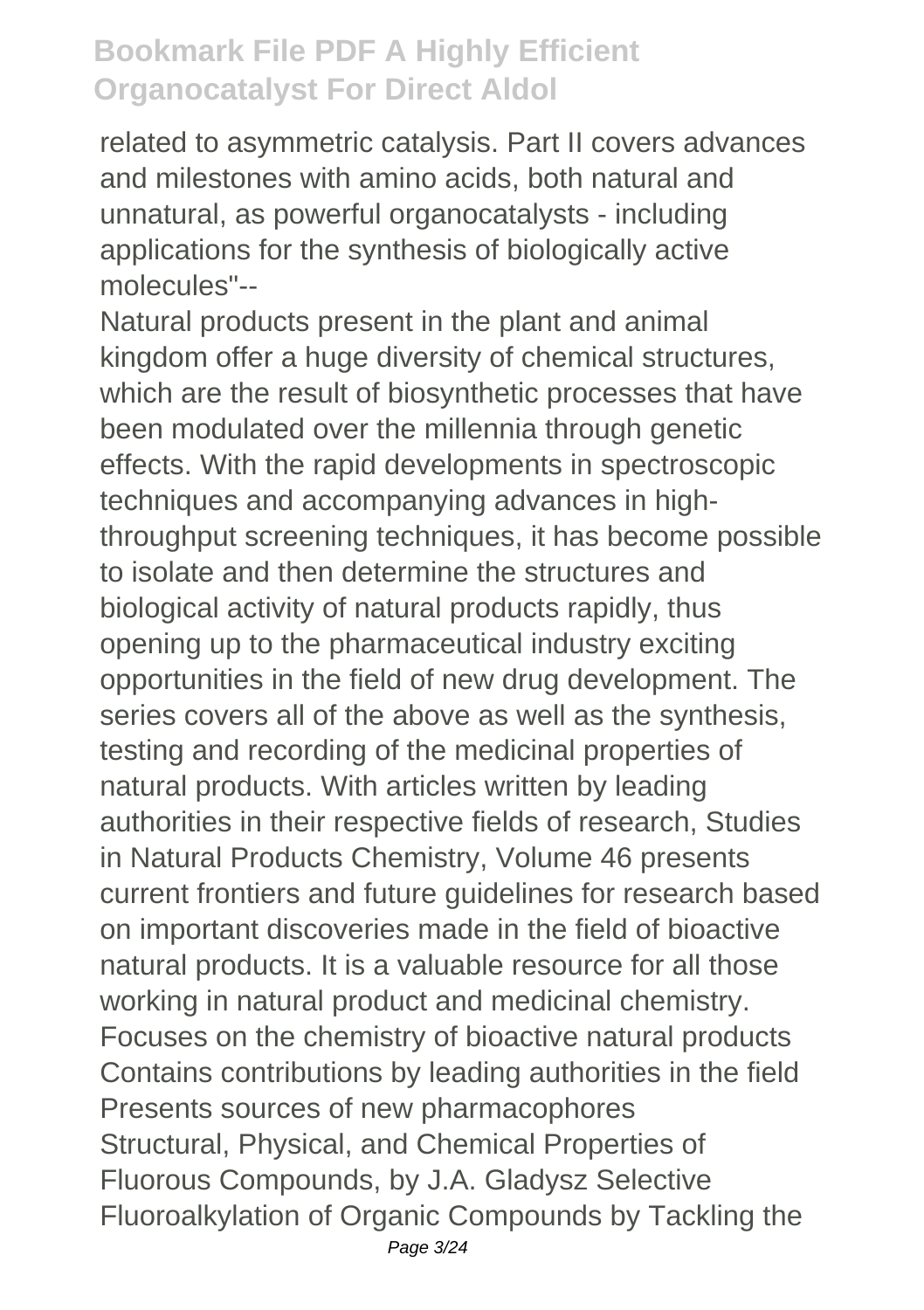"Negative Fluorine Effect", by W. Zhang, C. Ni and J. Hu Synthetic and Biological Applications of Fluorous Reagents as Phase Tags, by S. Fustero, J. L. Aceña and S. Catalán Chemical Applications of Fluorous Reagents and Scavengers, by Marvin S. Yu Fluorous Methods for the Synthesis of Peptides and Oligonucleotides, by B. Miriyala Fluorous Organic Hybrid Solvents for Non-Fluorous Organic Synthesis, by I. Ryu Fluorous Catalysis: From the Origin to Recent Advances, by J.-M. Vincent Fluorous Organocatalysis, by W. Zhang Thiourea Based Fluorous Organocatalyst, by C. Cai Fluoroponytailed Crown Ethers and Quaternary Ammonium Salts as Solid–Liquid Phase Transfer Catalysts in Organic Synthesis, by G. Pozzi and R. H. Fish Fluorous Hydrogenation, by X. Zhao, D. He, L. T. Mika and I. T. Horváth Fluorous Hydrosilylation, by M. Carreira and M. Contel Fluorous Hydroformylation, by X. Zhao, D. He, L.T. Mika and I. Horvath Incorporation of Fluorous Glycosides to Cell Membrane and Saccharide Chain Elongation by Cellular Enzymes, by K. Hatanaka Teflon AF Materials, by H. Zhang and S. G. Weber Ecotoxicology of Organofluorous Compounds, by M. B. Murphy, E. I. H. Loi, K. Y. Kwok and P. K. S. Lam Biology of Fluoro-Organic Compounds, by X.-J. Zhang, T.-B. Lai and R. Y.-C. Kong

Green Sustainable Process for Chemical and Environmental Engineering and Science: Ionic Liquids as Green Solvents discusses the application of ionic liquids as environment-friendly solvents in the extraction, separation and purification of organic and inorganic compounds, as reaction media in biochemical and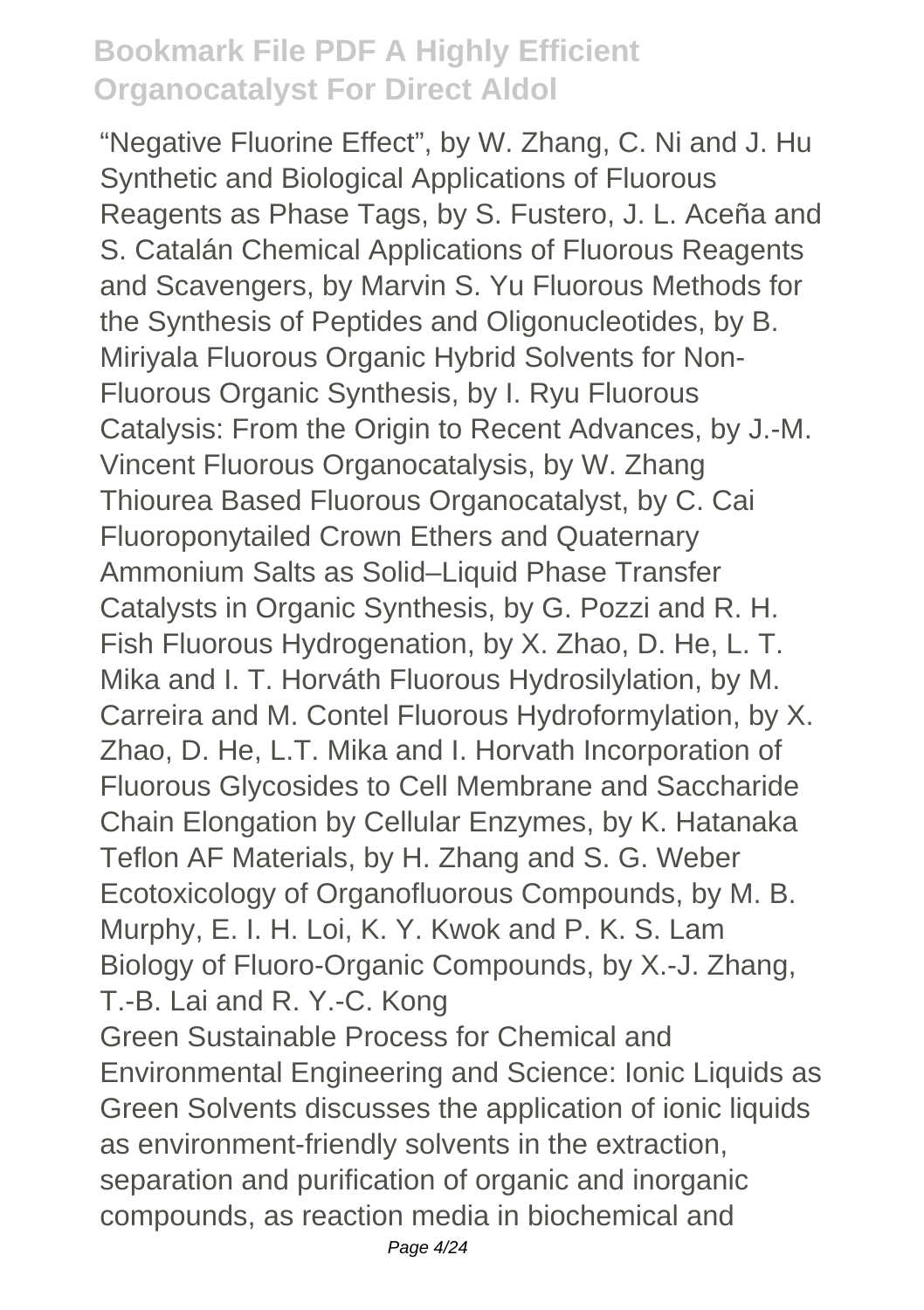chemical reactions and catalysis, and in green organic and drug syntheses. It covers various industrial applications, from polymer synthesis, to biodiesel and lubrication, paint and pigments, water softening and drycleaning, ore refining, the nuclear industry, aerogels, fuel cells, and more. Specific sections cover hydrogenation, oxidation, hydroformylation, acylation, acetylation, dimerization, oligomerization, photochemical and cleavage of ethers reactions. The book's main emphasis lies in the extraction and separation of biomolecules, vitamins, proteins, enzymes, and DNA using ionic liquids as green solvents. High-performance thin layer chromatography and gas chromatography are also discussed. Presents ionic liquids as an alternative to conventional solvents Covers organic and drug synthesis using ionic liquids as a solvent Outlines industrial product development using ionic liquid as a solvent Includes methods for separation, purification and extraction of biomolecules Outlines the use of ionic liquids in water, energy and environmental applications The aim of this book is to cover the very recent developments in asymmetric organocatalysis, focussing on those published since the beginning of 2008. The last decade has witnessed an explosive growth in the field of asymmetric organocatalysis with an impressive amount of new catalysts, novel methodologies, and applications in numerous reaction types, such as nucleophilic substitutions, addition reactions, as well as cycloadditions, oxidations, reductions, kinetic resolutions, and miscellaneous reactions. This very diverse and intensely developing field is too wide to cover in a single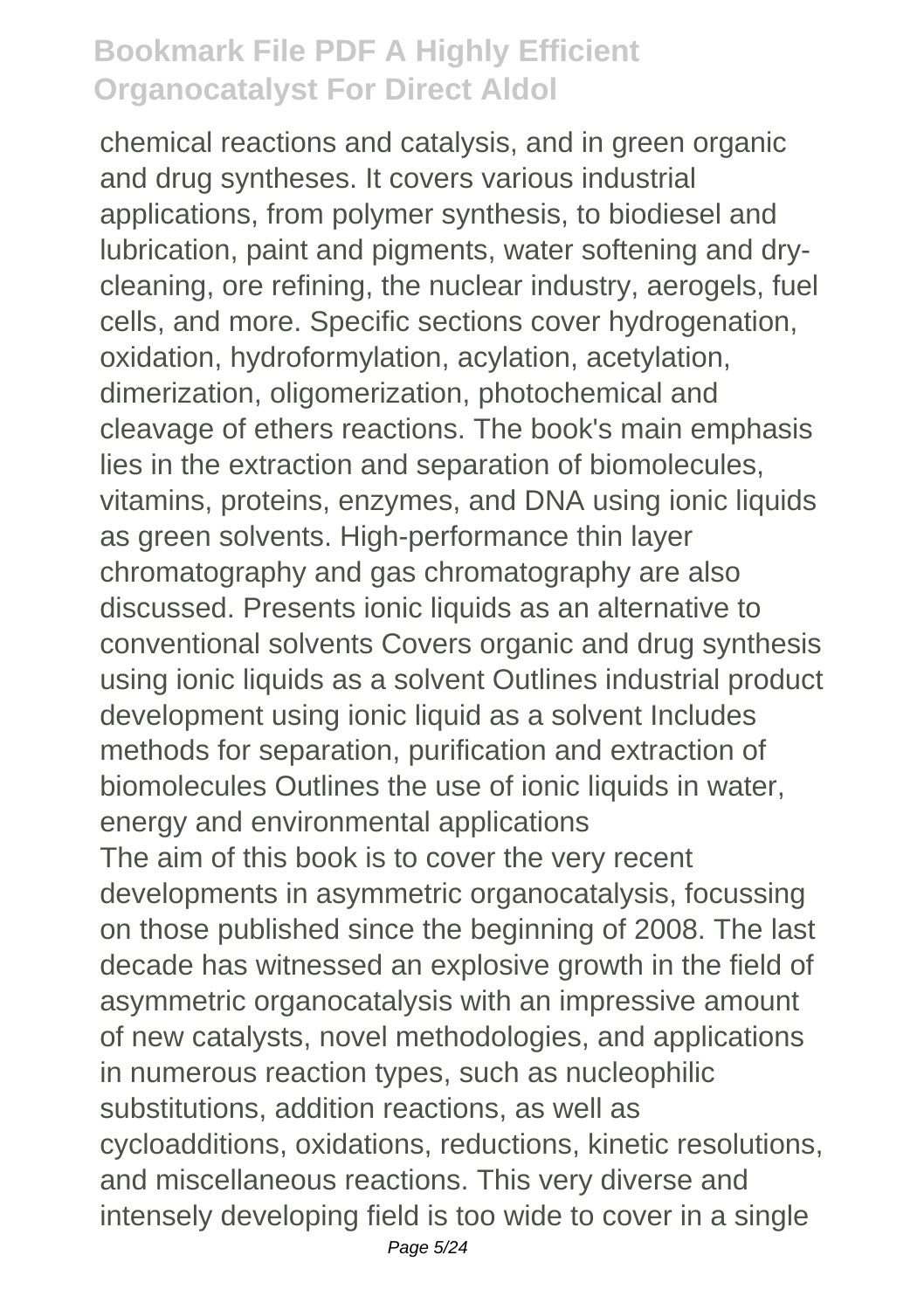review. The timeliness of the book together with the expected impact is excellent, since nowadays asymmetric organocatalysis is arguably the most intensively developed field in organic chemistry. The book is designed to meet the demands of a postgraduate textbook,containing case studies and Q&A sections, as well as a practical book filled with facts and data useful as a working tool for the practitioner. The book is divided into ten sections, dealing successively with nucleophilic additions to electron-deficient C=C double bonds, nucleophilic additions to C=O double bonds, nucleophilic additions to C=N double bonds, nucleophilic additions to unsaturated nitrogen, nucleophilic substitutions at aliphatic carbon, cycloaddition reactions, oxidations, reductions, kinetic resolutions and desymmetrisations, and miscellaneous reactions.

Recoverable and Recyclable Catalysts There is continued pressure on chemical and pharmaceutical industries to reduce chemical waste and improve the selectivity and efficiency of synthetic processes. The need to implement green chemistry principles is a driving force towards the development of recoverable and recyclable catalysts. The design and synthesis of recoverable catalysts is a highly challenging interdisciplinary field combining chemistry, materials science engineering with economic and environmental objectives. Drawing on international research and highlighting recent developments, this book serves as a practical guide for both experts and newcomers to the field. Topics covered include: An introduction to the principles of catalyst recovery and recycling Catalysts on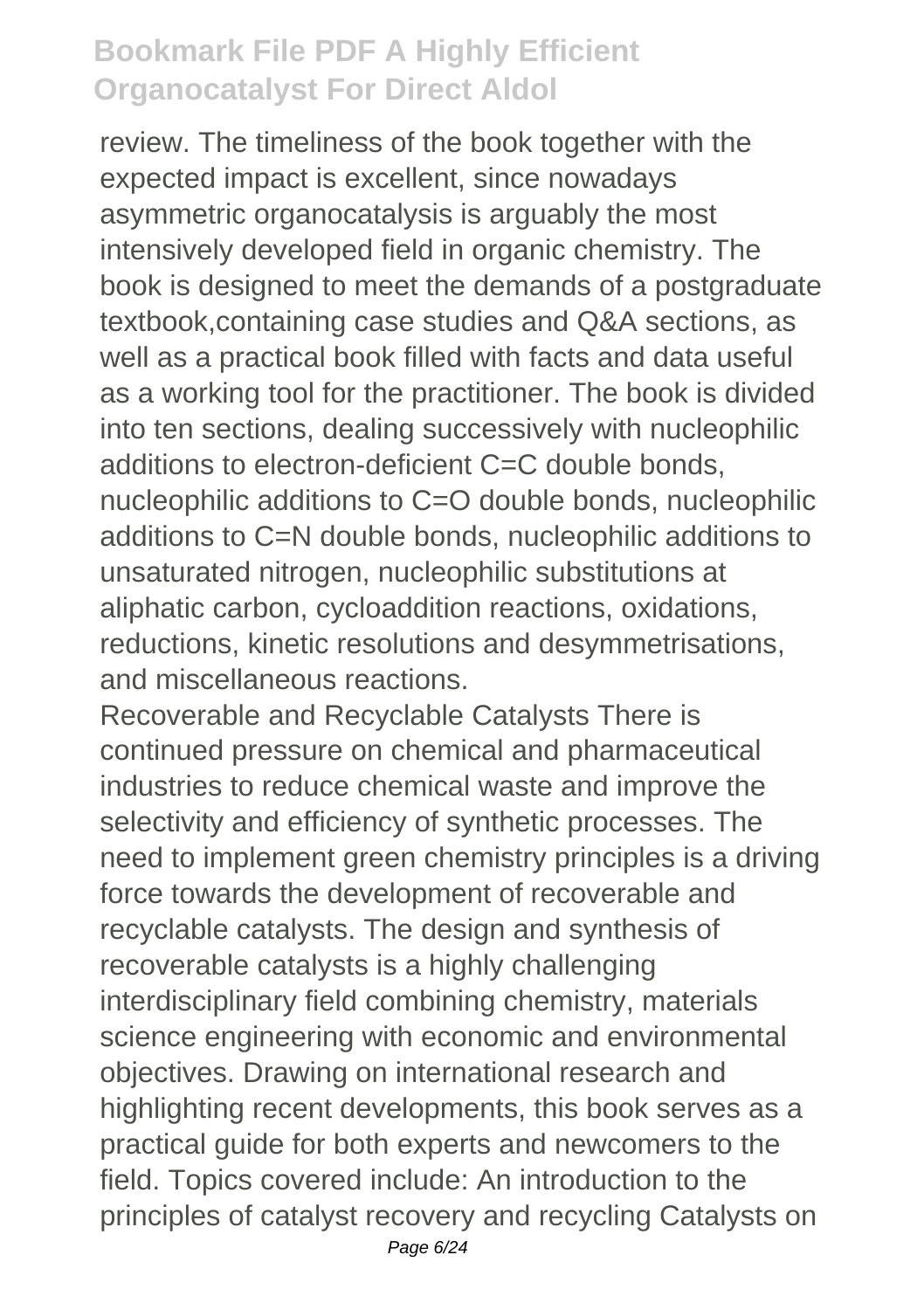insoluble and soluble support materials Thermomorphic catalysts, self-supported catalysts and perfluorous catalytic systems The development of reusable organic catalysts Continuous flow and membrane reactors Each chapter combines principles with practical information on the synthesis of catalysts and strategies for catalyst recovery. The book concludes with a comparison of different catalytic systems, using case studies to illustrate the key features of each approach. Recoverable and Recyclable Catalysts is a valuable reference source for academic researchers and professionals from a range of pharmaceutical and chemical industries, particularly those working in catalysis, organic synthesis and sustainable chemistry.

Green Synthetic Approaches for Biologically Relevant Heterocycles, Second Edition, Volume Two: Green Catalytic Systems and Solvents reviews this significant group of organic compounds within the context of sustainable methods and processes, expanding on the first edition with fully updated coverage and a whole range of new chapters. Volume Two explores green catalytic systems and solvents and the techniques surrounding this approach, including metal and magnetic catalysis to organocatalysis and solid acid catalysis, cycloaddition reactions, and varied approaches using ionic liquids. This updated edition is an essential resource on sustainable approaches for academic researchers, R&D professionals, and students working across medicinal, organic, natural product and green chemistry. Provides fully updated coverage of the field with an emphasis on sustainability Highlights a range of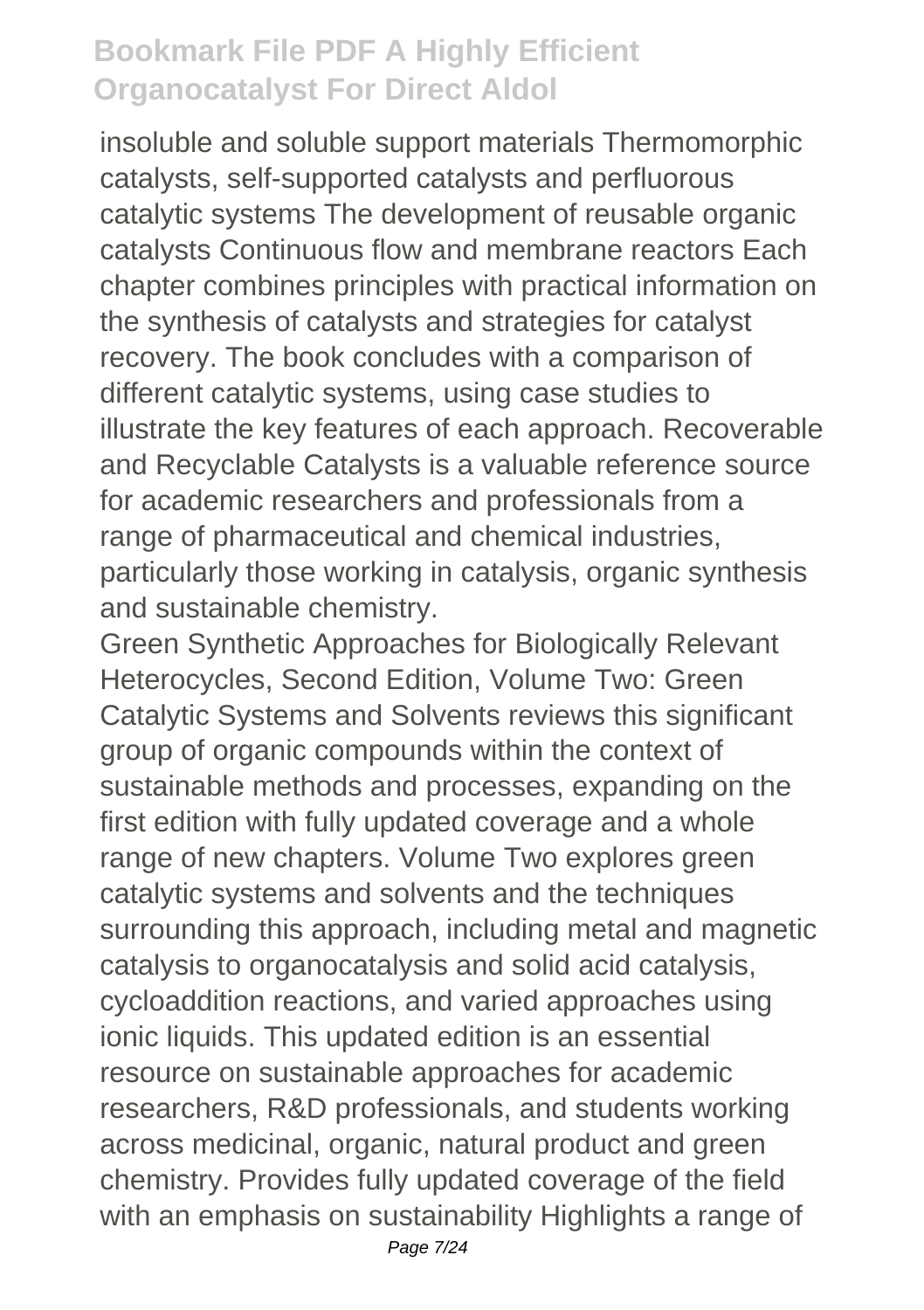different eco-friendly solvents and environmentallyfriendly catalysts Collates the experience of a global team of expert contributors

Winner of 2018 PROSE Award for MULTIVOLUME REFERENCE/SCIENCE This encyclopedia offers a comprehensive and easy reference to physical organic chemistry (POC) methodology and techniques. It puts POC, a classical and fundamental discipline of chemistry, into the context of modern and dynamic fields like biochemical processes, materials science, and molecular electronics. Covers basic terms and theories into organic reactions and mechanisms, molecular designs and syntheses, tools and experimental techniques, and applications and future directions Includes coverage of green chemistry and polymerization reactions Reviews different strategies for molecular design and synthesis of functional molecules Discusses computational methods, software packages, and more than 34 kinds of spectroscopies and techniques for studying structures and mechanisms Explores applications in areas from biology to materials science The Encyclopedia of Physical Organic Chemistry has won the 2018 PROSE Award for MULTIVOLUME REFERENCE/SCIENCE. The PROSE Awards recognize the best books, journals and digital content produced by professional and scholarly publishers. Submissions are reviewed by a panel of 18 judges that includes editors, academics, publishers and research librarians who evaluate each work for its contribution to professional and scholarly publishing. You can find out more at: proseawards.com Also available as an online edition for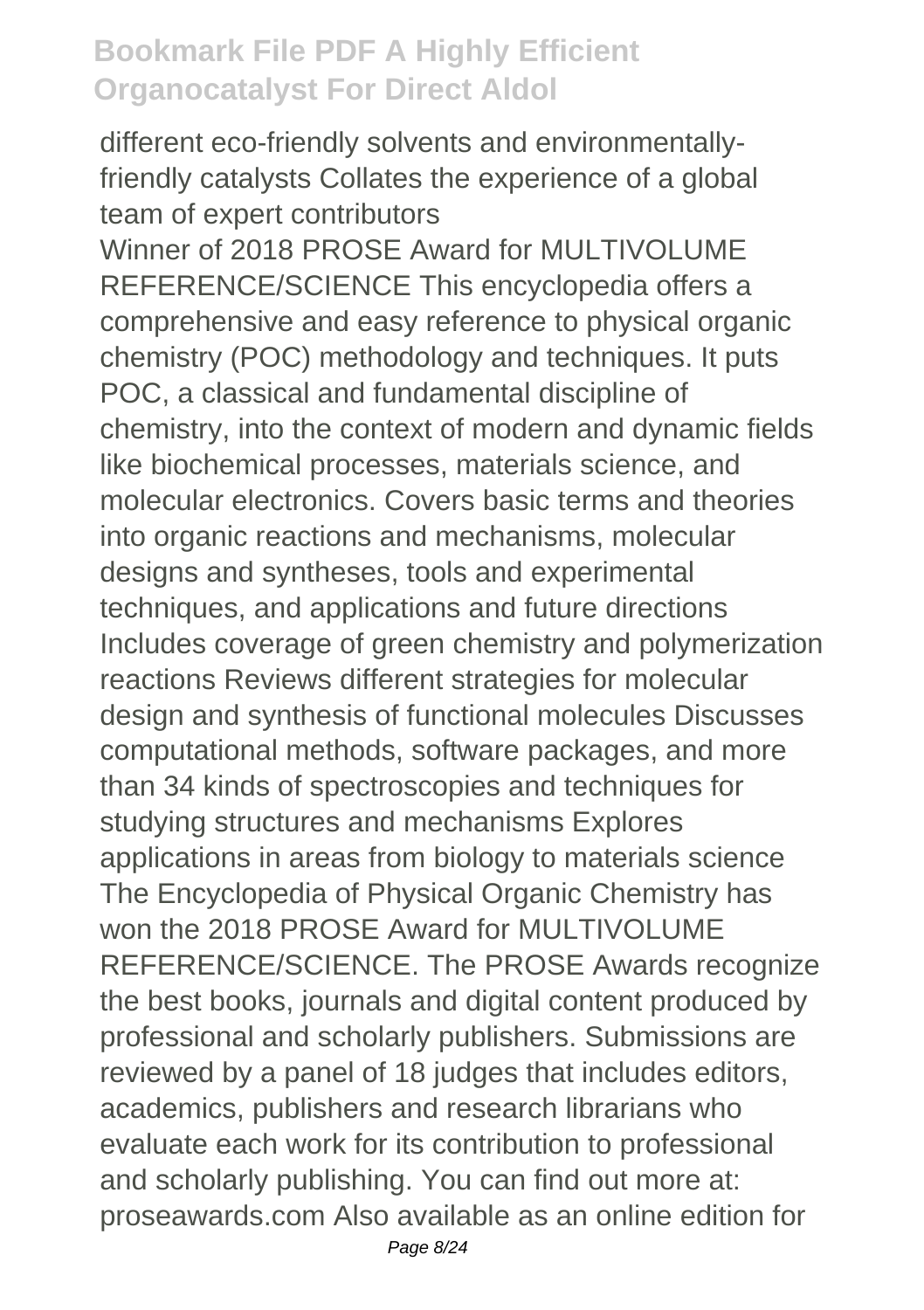your library, for more details visit Wiley Online Library OrganocatalysisStereoselective Reactions and Applications in Organic SynthesisWalter de Gruyter GmbH & Co KG

This book provides the reader with an illustrative overview concerning successful and widely used applications of organocatalysis in the field of natural product synthesis. The main focus will be on organocatalytic key-steps for each (multi-step) synthesis described, whereas other often particularly innovative transformations will be omitted, as this would be beyond the scope of this volume.

Focussing on catalysis without metals or other endangered elements, this book is an important reference for researchers working in catalysis and green chemistry.

This title includes a number of Open Access chapters. This book presents a range of research on important topics in the field. Of the approximately 11 million known chemical compounds, about 10 million are organic.

Organic chemists are currently working to produce better polymers with specific properties, such as biodegradable plastics. The understanding of new drug structures from plants and the synthesis of improved pharmaceuticals is another area of great interest. Organic chemists are also researching the reactions that occur in living systems and understanding the molecular causes of disease. Organic Reaction Mechanisms 2006 is the 42nd volume in this classical series. Every year, an experienced team of authors compiles these reviews, so that the reader can rely on a continuing quality of selection and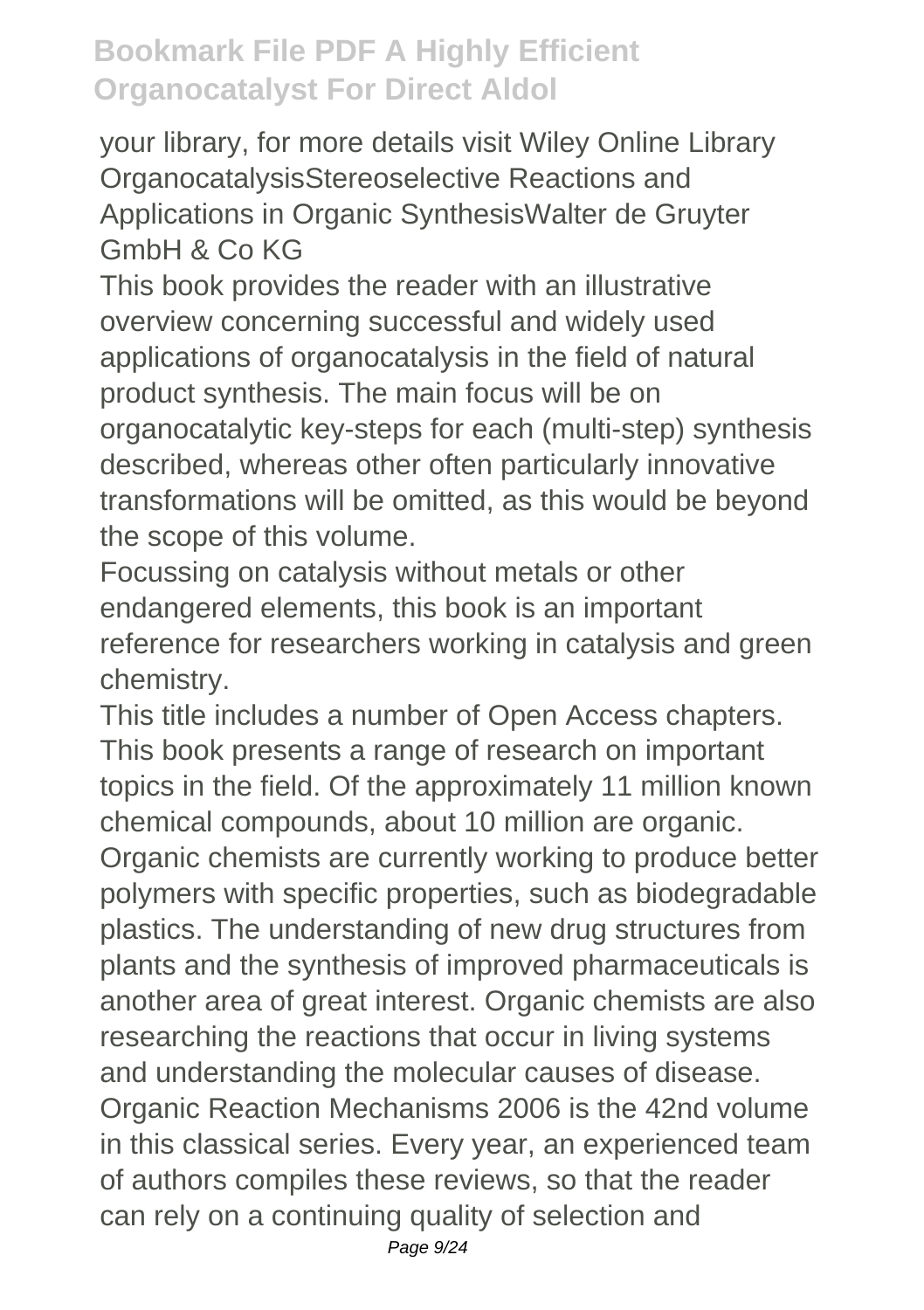presentation. Detailed author and subject indexes help the reader to find the information they are looking for. As a new service to the reader, all reaction mechanisms leading to stereospecific products are highlighted. This reflects the interest of synthetic organic chemists in such reactions and the pharmaceutical role of chiral molecules.

This volume presents the latest developments in the use of organometallic catalysis for the formation of bulk chemicals and the production of energy, via green processes including efficient utilization of waste feedstocks from industry. The chemistry of carbon dioxide relating to its hydrogenation into methanol –an eco-friendly energy storage strategy– and its uses as C1 synthon for the formation of important buildingblocks for fine chemicals industry are covered. Catalytic hydrogenations of various functional groups and hydrogen transfer reactions including the use of first row metal catalysts are presented as well as the conversion of alcohols to carboxylates via hydrogen transfer with a zero-waste strategy using water. Transformation of renewable or bio-based raw materials is surveyed through alkene metathesis and C–O bond activations and functionalizations. A green aspect for selective formation of C-C, C-O and C-N bonds involves direct regioselective C–H bond activations and functionalizations. These transformations can now be promoted under mild reaction conditions due to the use photoredox catalyts. C–H bond oxidation using visible light leads mainly to the formation of C–O and C–N bonds, whereas cross-coupled C–C bonds can be formed through the radical additions on (hetero) arenes using photoredox assisted mechanism.

New and Future Developments in Catalysis is a package of seven books that compile the latest ideas concerning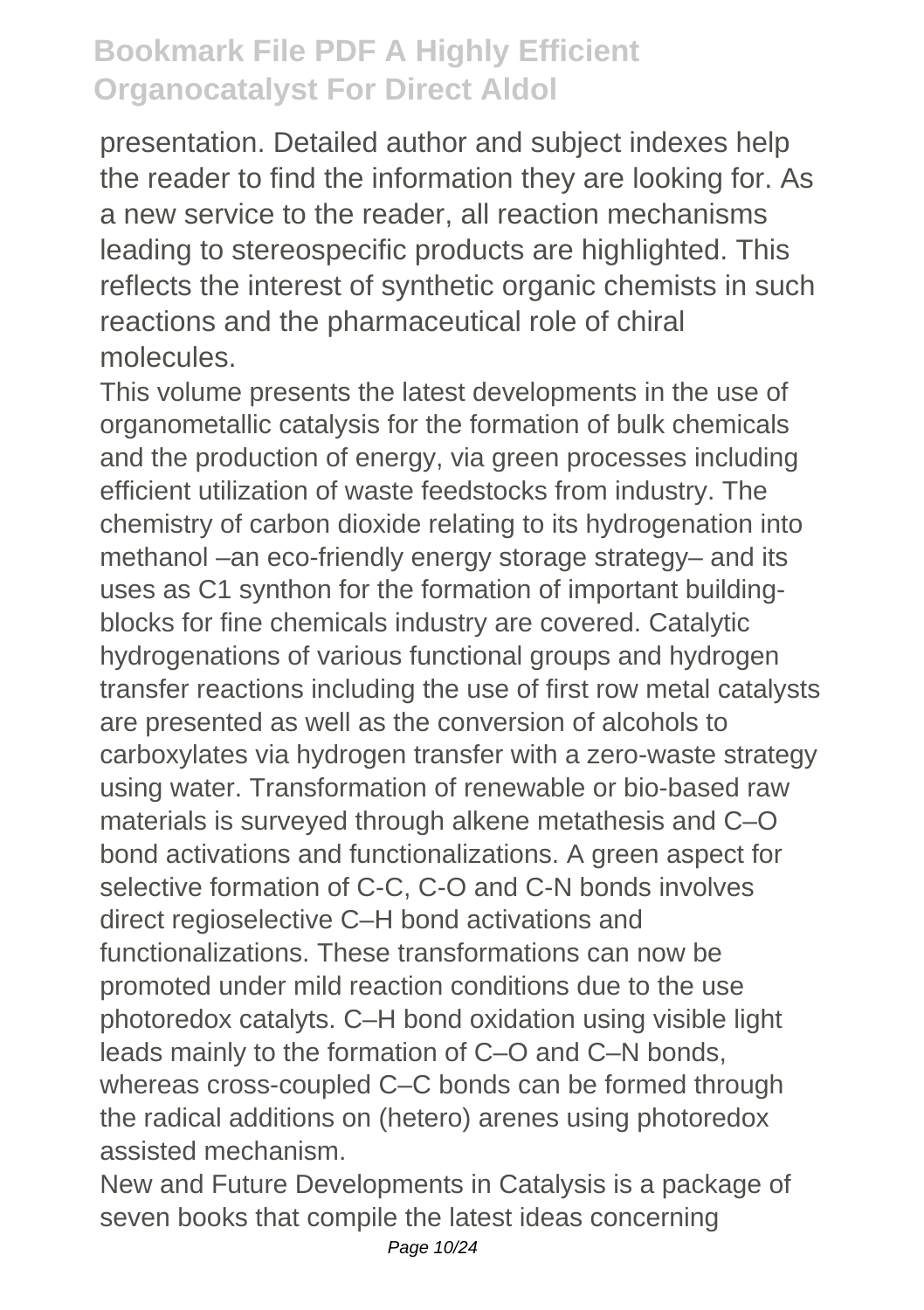alternate and renewable energy sources and the role that catalysis plays in converting new renewable feedstock into biofuels and biochemicals. Both homogeneous and heterogeneous catalysts and catalytic processes will be discussed in a unified and comprehensive approach. There will be extensive cross-referencing within all volumes. This volume covers the synthesis of hybrid materials and composites using organocatalysts. All available catalytic processes are listed and a critical comparison is made between homogeneous versus heterogeneous catalytic processes. The economic pros and cons of the various processes are also discussed and recommendations are made for future research needs. Offers in-depth coverage of all catalytic topics of current interest and outlines future challenges and research areas A clear and visual description of all parameters and conditions, enabling the reader to draw conclusions for a particular case Outlines the catalytic processes applicable to energy generation and design of green processes

This book reviews chiral polymer synthesis and its application to asymmetric catalysis. It features the design and use of polymer-immobilized catalysts and methods for their design and synthesis. Chapters cover peptide-catalyzed and enantioselective synthesis, optically-active polymers, and continuous flow processes. It collects recent advances in an important field of polymer and organic chemistry, with leading researchers explaining applications in academic and industry R & D.

Issues in Chemistry and General Chemical Research: 2011 Edition is a ScholarlyEditions™ eBook that delivers timely, authoritative, and comprehensive information about Chemistry and General Chemical Research. The editors have built Issues in Chemistry and General Chemical Research: 2011 Edition on the vast information databases of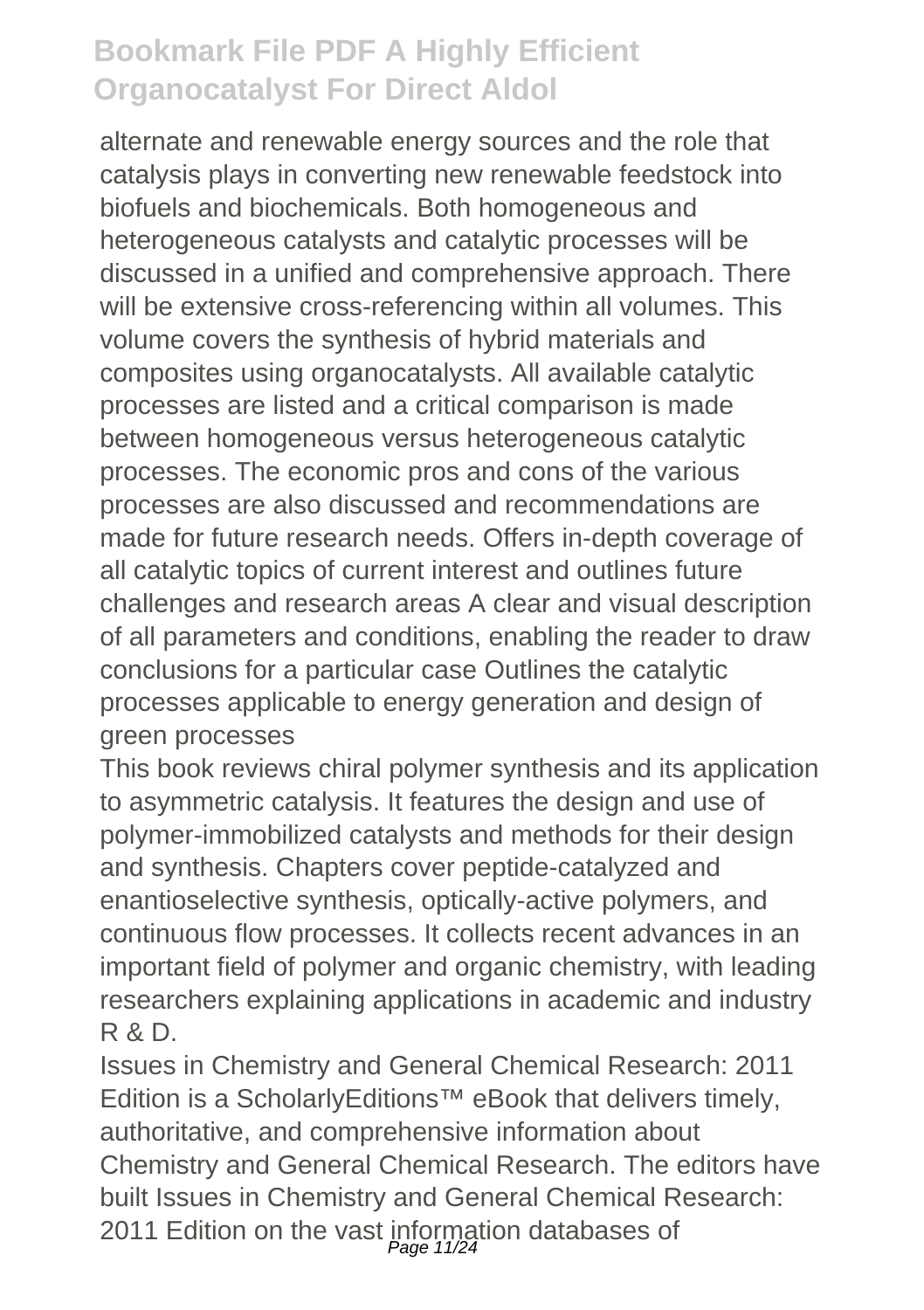ScholarlyNews.<sup>™</sup> You can expect the information about Chemistry and General Chemical Research in this eBook to be deeper than what you can access anywhere else, as well as consistently reliable, authoritative, informed, and relevant. The content of Issues in Chemistry and General Chemical Research: 2011 Edition has been produced by the world's leading scientists, engineers, analysts, research institutions, and companies. All of the content is from peer-reviewed sources, and all of it is written, assembled, and edited by the editors at ScholarlyEditions<sup>™</sup> and available exclusively from us. You now have a source you can cite with authority, confidence, and credibility. More information is available at http://www.ScholarlyEditions.com/.

In the past few years, supramolecular chemistry has led to new approaches in homogeneous catalysis. While host-guest chemistry had already found applications in catalysis as a result of the pioneering work carried out by Professor Ronald Breslow and Nobel prizewinner Professor Jean-Marie Lehn that began some 40 years ago, the construction of catalysts by supramolecular forces has only recently become a powerful tool. This development paves the way for large numbers of new potential catalysts that can be varied in an expedient way by changing the constituting building blocks. Written by some of the leading contributors in the field, this book is intended for both industrial and academic chemists with an interest in this area of catalysis. With its discussion of topics from ligand libraries to chirality-directed self-assembly, this is a must-have for chemists with organic, catalytic and polymer backgrounds, as well as those employing such compounds in industrial processes.

The development of catalysts is the most sophisticated art in chemical sciences. It can be read like a story book when the critical scientific contents are presented in a chronological manner with short and simple sentences. This book will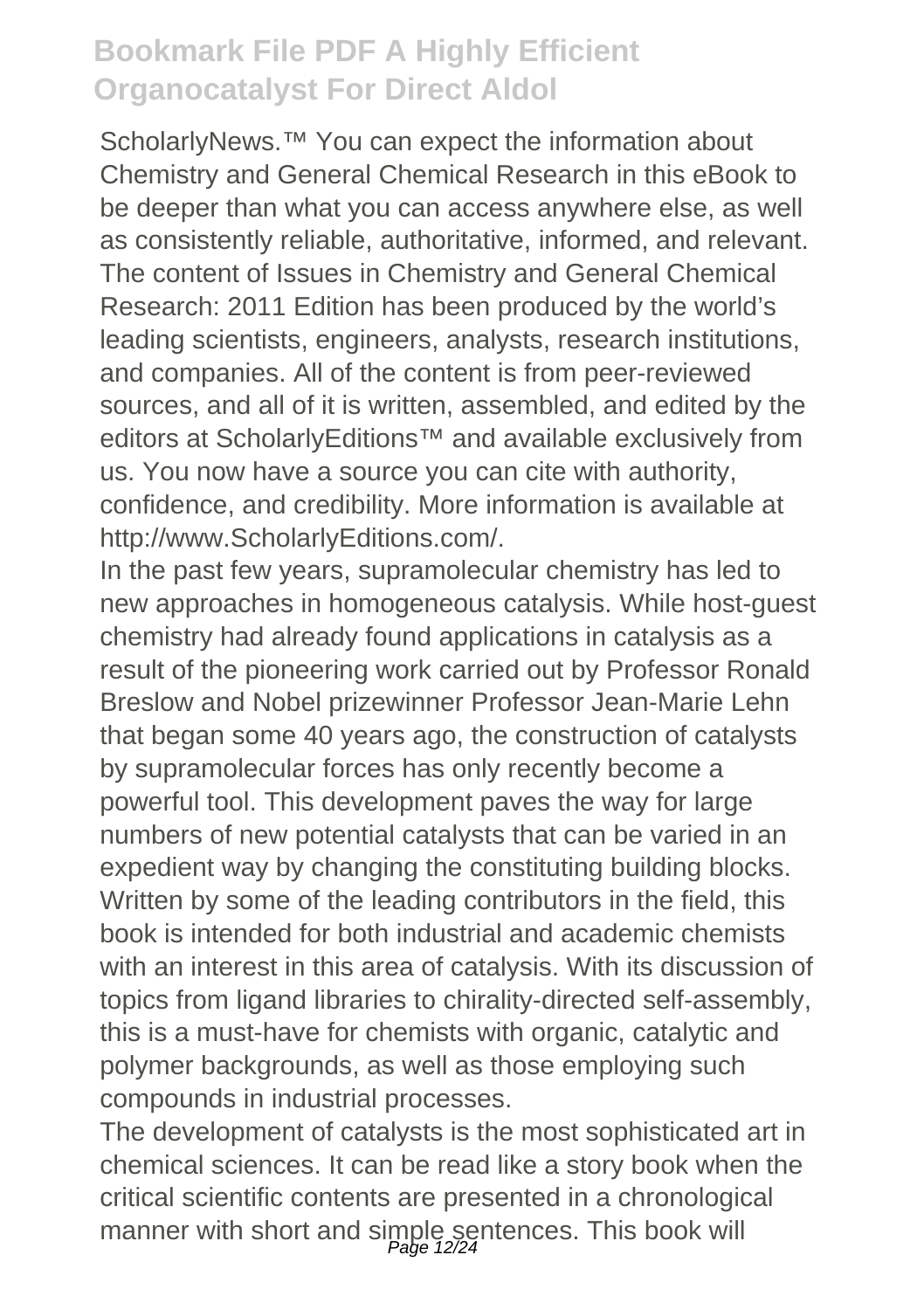meets these criteria. To address the sustainability issues of existing chemical manufacturing processes or producing new chemicals, researchers are developing alternate catalysts to eliminate toxic chemicals use and by-products formation. Sustainable Catalytic Processes presents critical discussions of the progress of such catalytic development. This book of contemporary research results in sustainable catalysis area will benefit scientists in both industries and academia, and students to learn recent catalysts/process development. Reports the most recent developments in catalysis with a focus on environmentally friendly commercial processes, such as waste water treatment, alternate energy, etc Bridges the theory, necessary for the development of environmentally friendly processes, and their implementation through pilot plant and large scale Contains mainly laboratory scale data and encourages industrial scientists to test these processes on a pilot scale Includes work examples featuring the development of the new catalysts/processes using biorenewable feedstock satisfactorily addressing environmental concerns Includes one chapter demonstrating real industrial examples motivating the industrial and academic researchers to pursue similar research

Asymmetric catalysis represents still one of the major challenges in modern organic chemistry. Besides the wellestablished asymmetric metal-complex-catalysed syntheses and biocatalysis, the use of "pure" organic catalysts turned out to be an additional efficient tool for the synthesis of chiral building blocks. In this handbook, the experienced authors from academia and industry provide the first overview of the important use of such metal-free organic catalysts in organic chemistry. With its comprehensive description of numerous reaction types, e.g., nucleophilic substitution and addition reactions as well as cycloadditions and redox reactions, this book targets organic chemists working in industry and<br>Page 13/24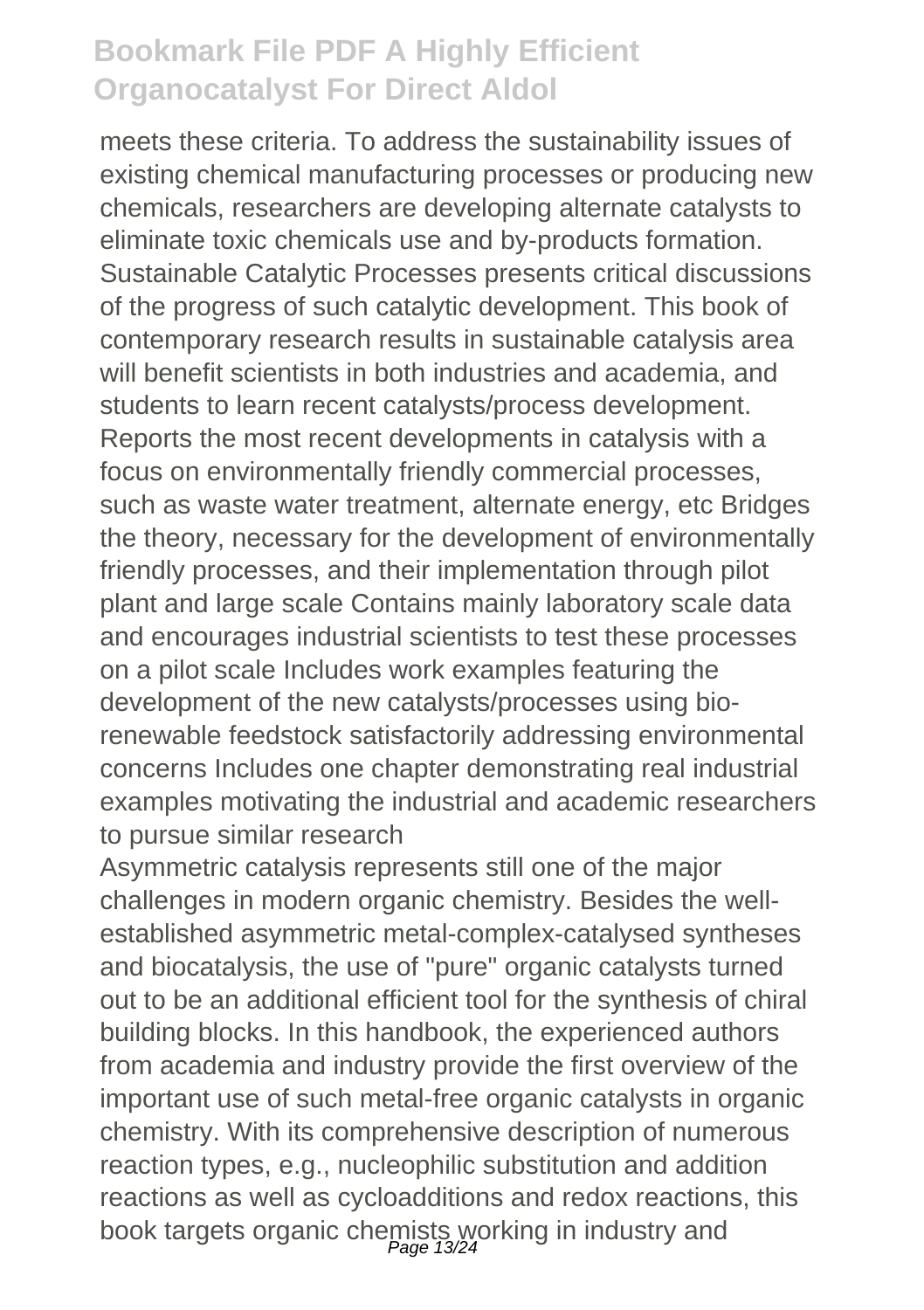academia, and deserves a place in every laboratory. Modern techniques to produce nanoparticles, nanomaterials, and nanocomposites are based on approaches that frequently involve high costs, inefficiencies, and negative environmental impacts. As such, there has been a real drive to develop and apply approaches that are more efficient and benign. The Handbook of Greener Synthesis of Nanomaterials and Compounds provides a comprehensive review of developments in this field, combining foundational green and nano-chemistry with the key information researchers need to assess, select and apply the most appropriate green synthesis approaches to their own work. Volume 1: Fundamental Principles and Methods provides a clear introduction to the fundamentals of green synthesis that places synthesis in the context of green chemistry. Beginning with a discussion of key greener physical and chemical methods for synthesis, including ultrasound, microwave and mechanochemistry methods, the book goes on to explore biological methods, including biosynthesis, green nanoformation, and virus-assisted methods. Discusses synthesis in the context of the principles of green chemistry Highlights both traditional and innovative technologies for the synthesis of nanomaterials and related composites under green chemistry conditions Reflects on the current and potential applications of natural products chemistry in synthesis

Green Chemistry: An Inclusive Approach provides a broad overview of green chemistry for researchers from either an environmental science or chemistry background, starting at a more elementary level, incorporating more advanced concepts, and including more chemistry as the book progresses. Every chapter includes recent, state-of-the-art references, in particular,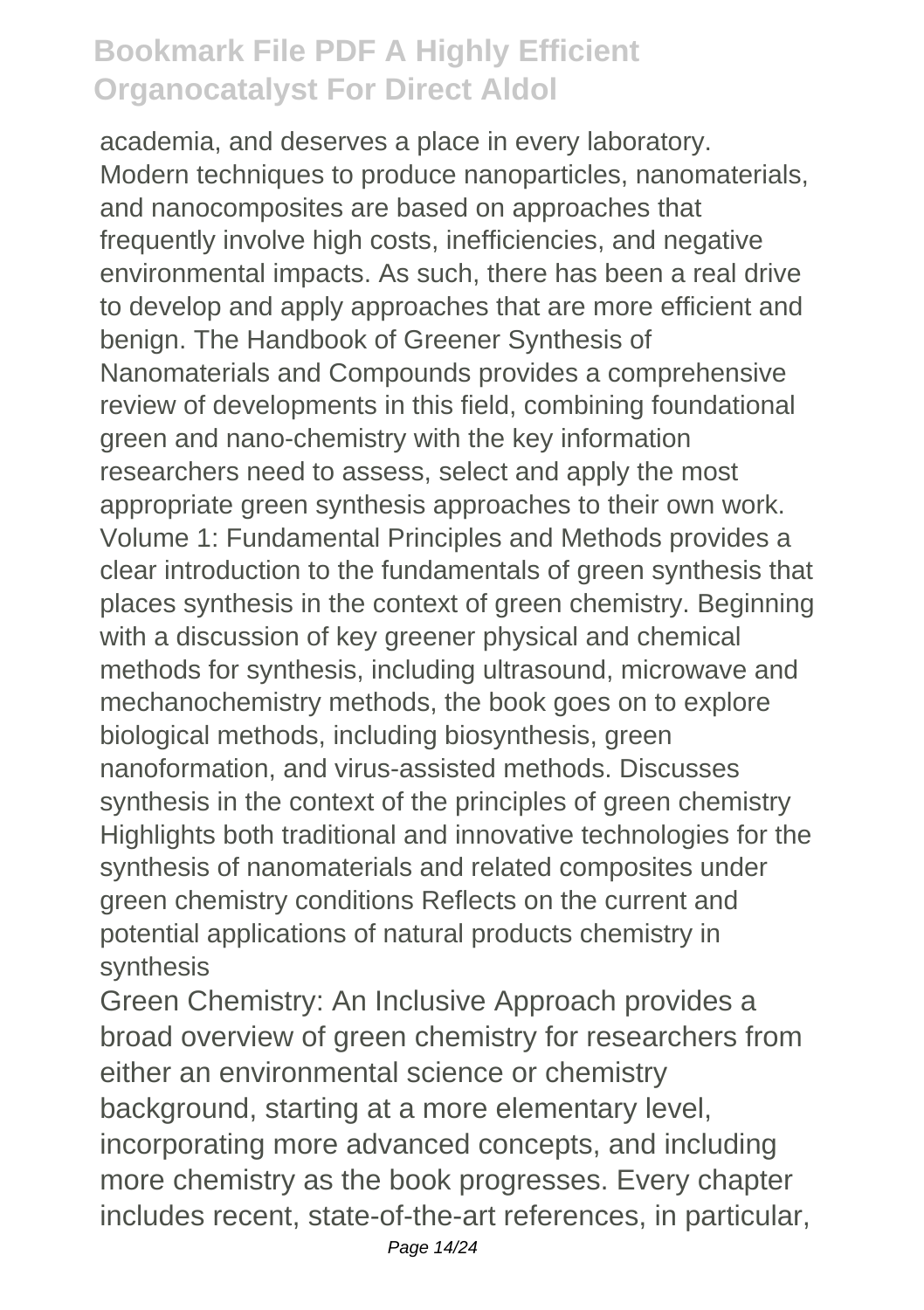review articles, to introduce researchers to this field of interest and provide them with information that can be easily built upon. By bringing together experts in multiple subdisciplines of green chemistry, the editors have curated a single central resource for an introduction to the discipline as a whole. Topics include a broad array of research fields, including the chemistry of Earth's atmosphere, water and soil, the synthesis of fine chemicals, and sections on pharmaceuticals, plastics, energy related issues (energy storage, fuel cells, solar, and wind energy conversion etc., greenhouse gases and their handling, chemical toxicology issues of everyday products (from perfumes to detergents or clothing), and environmental policy issues. Introduces the topic of green chemistry with an overview of key concepts Expands upon presented concepts with the latest research and applications, providing both the breadth and depth researchers need Includes a broad range of application based problems to make the content accessible for professional researchers and undergraduate and graduate students Authored by experts in a broad range of fields, providing insider information on the aspects or challenges of a given field that are most important and urgent Opens the door to the sustainable production ofpharmaceuticals and fine chemicals Driven by both public demand and government regulations,pharmaceutical and fine chemical manufacturers are increasinglyseeking to replace stoichiometric reagents used in synthetictransformations with catalytic routes in order to develop greener,safer,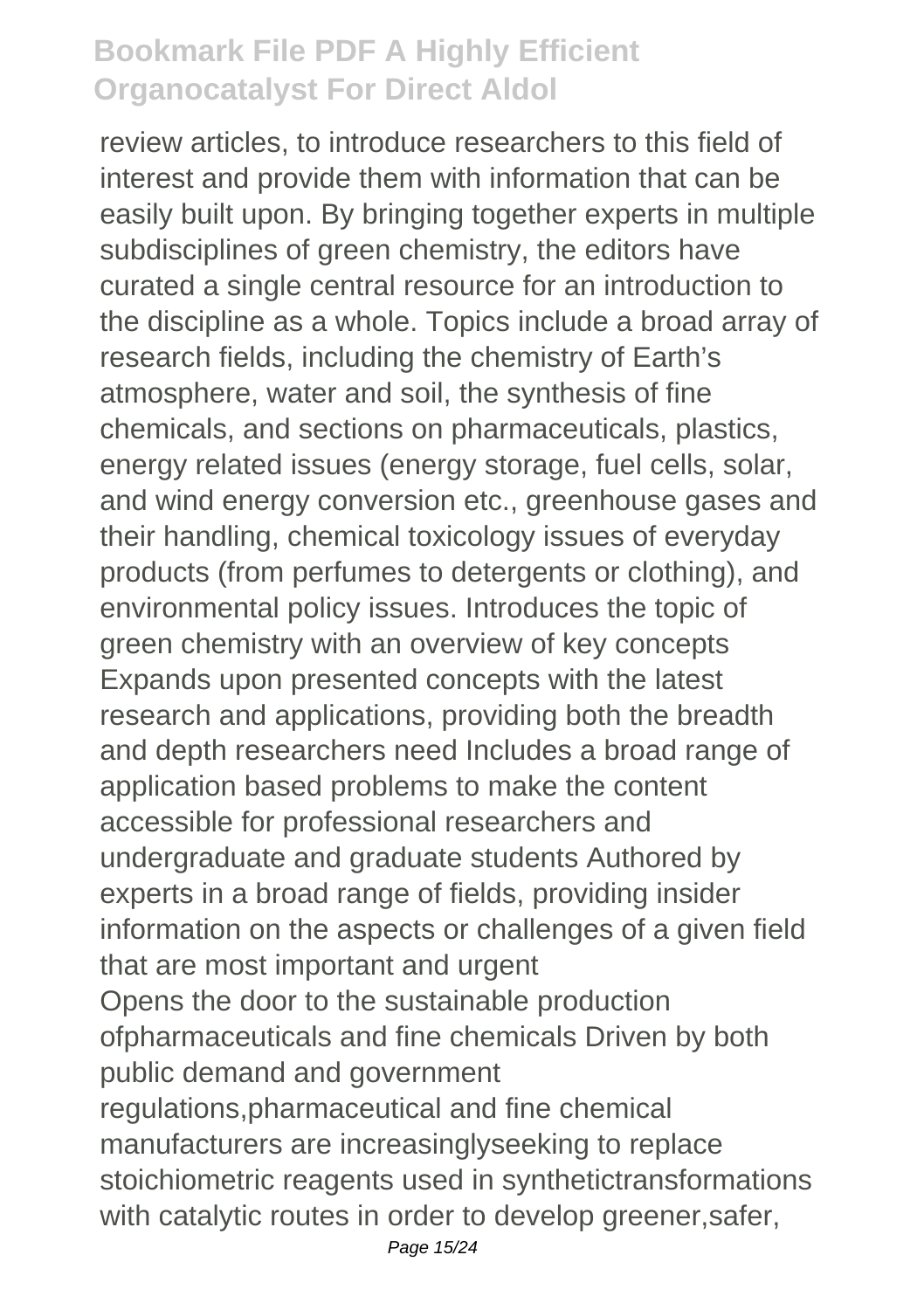and more cost-effective chemical processes. This booksupports the discovery, development, and implementation of newcatalytic methodologies on a process scale, opening the door to thesustainable production of pharmaceuticals and fine chemicals. Pairing contributions from leading academic and industrialresearchers, Sustainable Catalysis focuses on key areas thatare particularly important for the fine chemical and pharmaceuticalindustries, including chemo-, bio-, and organo-catalytic approachesto C–H, C–N, and C–C bond-forming reactions.Chapters include academic overviews of current innovations andindustrial case studies at the process scale, providing newinsights into green catalytic methodologies from proof-ofconceptto their applications in the synthesis of target organicmolecules. Sustainable Catalysis provides the foundation needed todevelop sustainable green synthetic procedures, with coverage ofsuch emerging topics as: Catalytic reduction of amides avoiding LiAlH4 or B2H6 Synthesis of chiral amines using transaminases Industrial applications of boric acid and boronic acidcatalyzed direct amidation reactions C–H activation of heteroaromatics Organocatalysis for asymmetric synthesis Offering a balanced perspective on current limitations,challenges, and solutions, Sustainable Catalysis isrecommended for synthetic organic chemists seeking to develop newmethodologies and for industrial chemists dedicated to large-scaleprocess development. Finally, the design of novel cholic acid-derived hydrogen bond donor catalysts with exceptional chloride-binding affinity and unprecedented kinetic activity in a variety of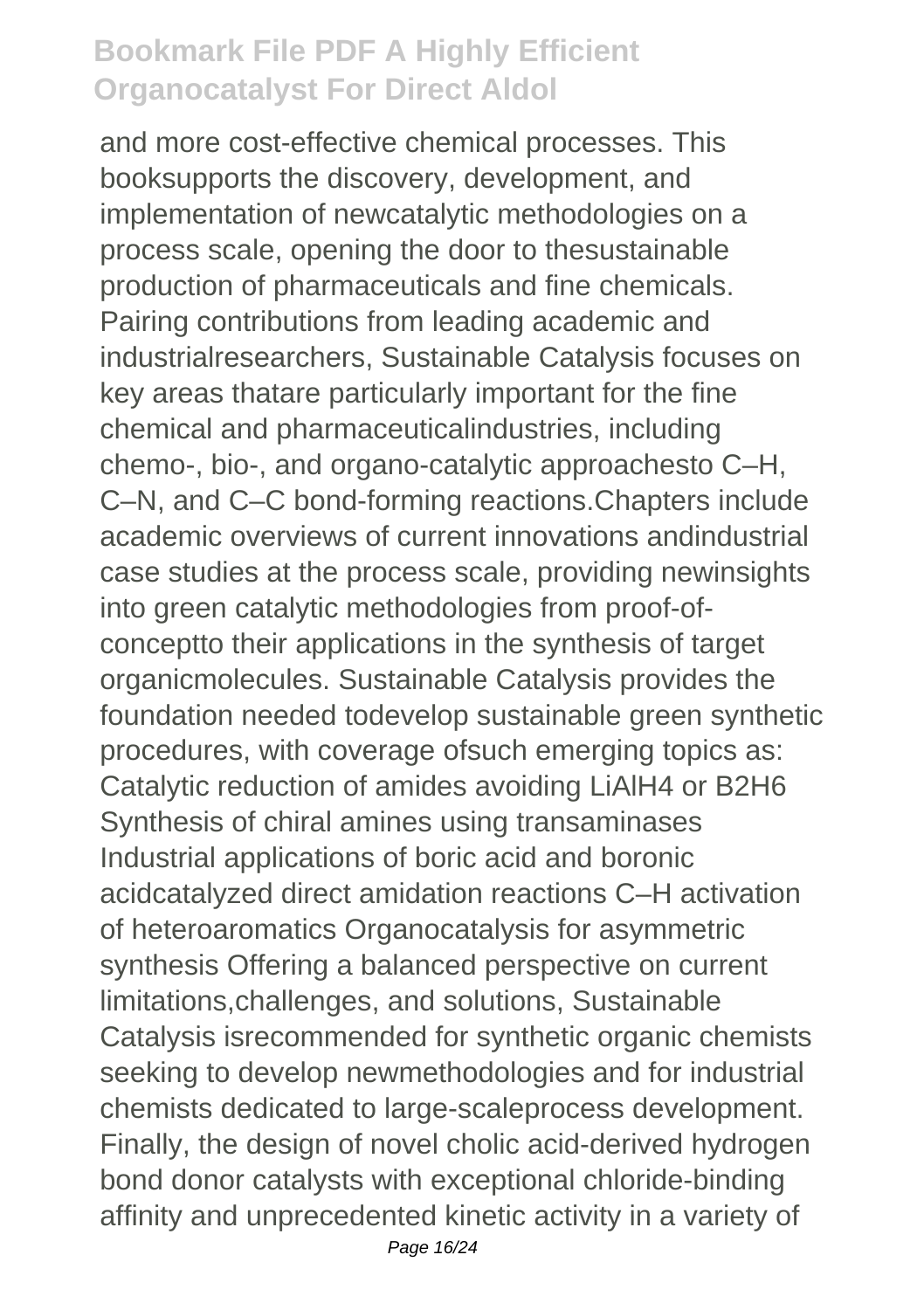challenging nucleophilic addition reactions, is disclosed. Binding experiments in solution and the solid state confirmed a tight 1:1-binding complex between the catalysts and chloride anions. Furthermore, this new family of hydrogen bond donors achieved the overarching goal of this thesis: the development of highly efficient organocatalysts for synthetically relevant transformations. This was demonstrated by promoting reactions between highly reactive carbocations and weakly nucleophilic olefins at parts per million catalyst loadings within short reaction times.

Addressing a dynamic aspect of organic chemistry, this bookdescribes synthetic strategies and applications for multicomponentreactions – including key routes for synthesizing complexmolecules. • Illustrates the crucial role and theimportant utility of multicomponent reactions (MCRs) to organicsyntheses • Compiles novel and efficient syntheticmulticomponent procedures to give readers a complete picture ofthis class of organic reactions • Helps readers to design efficient andpractical transformations using multicomponent reactionstrategies

• Describes reaction background,applications to synthesize complex molecules and drugs, andreaction mechanisms

This volume contains authoritative reviews regarding the field of organometallic chemistry. It covers topics in organometallic synthesis, reactions, mechanisms, homogeneous catalysis, and more, and will benefit a wide range of researchers involved in organometallic chemistry, including synthetic protocols, mechanistic studies, and practical applications. Contributions from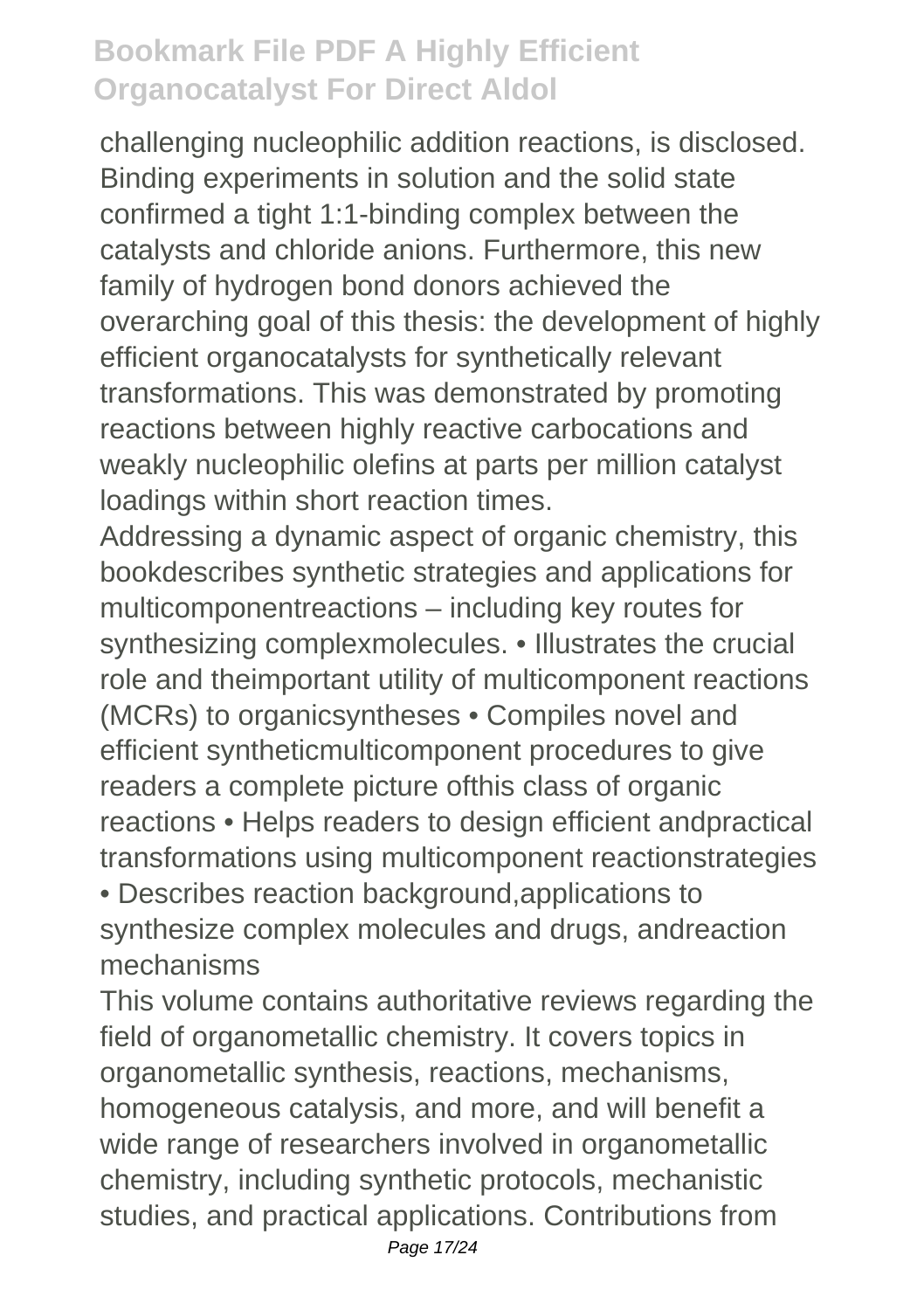leading authorities Informs and updates on all the latest developments in the field Carefully edited to provide easy-to-read material

This first comprehensive presentation of this hot and important topic compiles the most up-to-date methods for chiral amine synthesis. The international list of authors reads like a "Who's Who" of the subject, providing a large array of highly practical information concentrated into the useful and essential methods. Following an introductory chapter devoted to helping readers quickly determine which strategies to choose for their investigation, this handbook and ready reference focuses on the examination of methods that are reliable and simultaneously efficient for the synthesis of structurally diverse aliphatic and aromatic chiral amines. Modern methods and applications found in (pharmaceutical) industry are also covered.

This book, unique in its field, is a comprehensive description of all the methodologies reported for carrying out conjugate addition reactions in a stereoselective way, using small chiral organic molecules as catalysts (organocatalysts). In the last 3-4 years, this has been a rapidly growing field in organic chemistry, and many papers have appeared reporting excellent protocols for carrying out these highly efficient transformations that compete well with other classical approaches using transition metal catalysts. A particularly attractive feature of this transformation relies upon the fact that the conjugate addition (Michael and Hetero-Michael reactions) is an extraordinarily effective means to initiate cascade processes which result in the formation of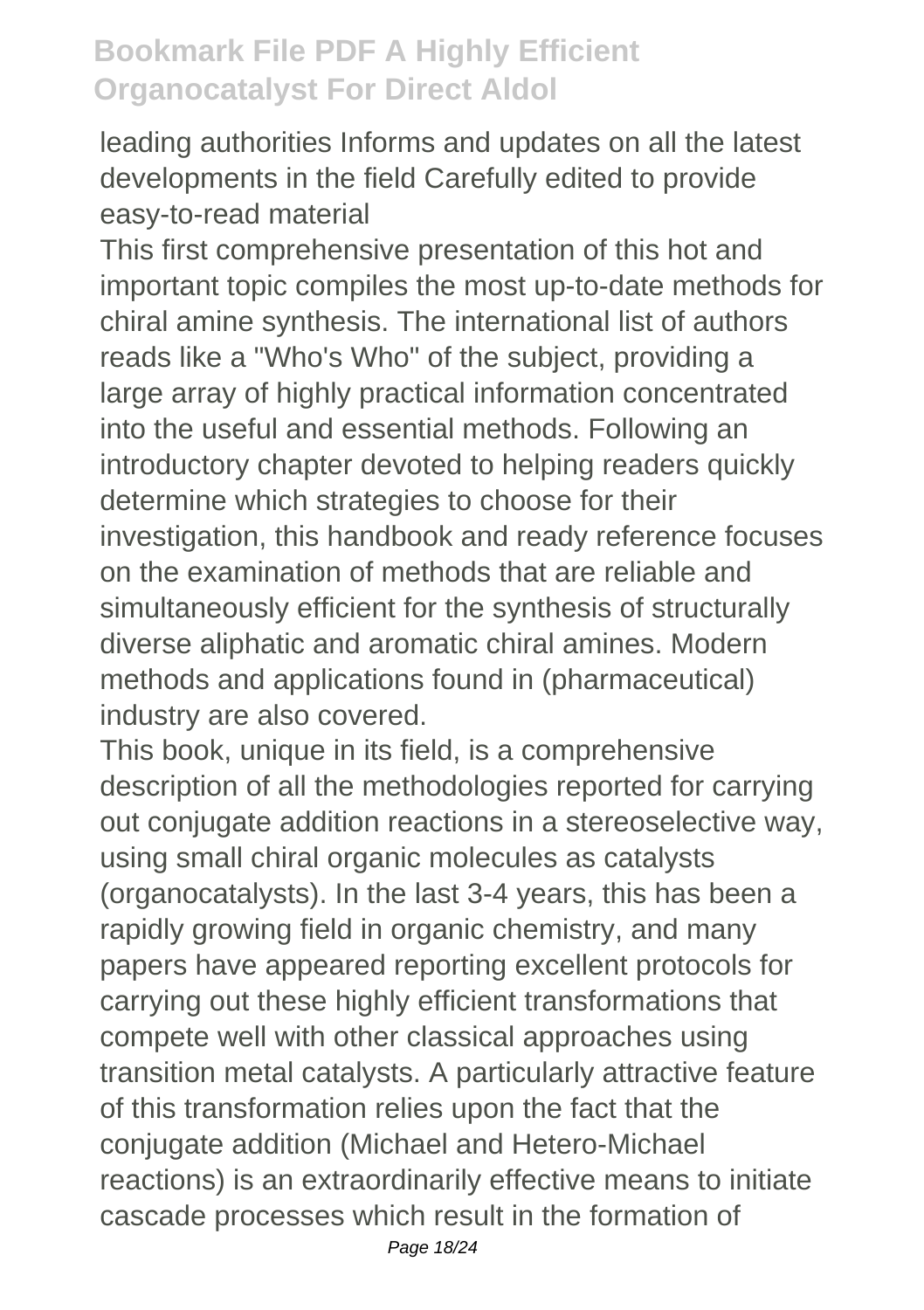complex molecules from very small and simple starting blocks. The book, written by noted experts, covers all recent advances in this hot topic, and provides a good state-of-the-art review for organic chemists working in this field and all those who wish to start projects in this area.

With pore sizes up to 100 nm, the term "nanoporous" covers a wide range of material classes. A broad field of applications has arisen from the diversity of unique structures and properties of nanoporous materials. Recent research spans the range from fundamental studies of the behavior of atoms and molecules in confined space, creative synthetic pathways for novel materials, to applications in high-performance technologies. This Special Issue collects current studies about the progress in the development, characterization, and application of nanoporous materials, including (but not restricted to) mesoporous silica, carbon and metal oxides, porous coordination polymers, metal organic frameworks (MOFs), and covalent organic frameworks (COFs), as well as materials exhibiting hierarchical porosity. Their functionalities show promise for fields such as energy storage/conversion (e.g., photocatalysis and battery electrodes), sensing, catalysis, and their sorption properties for N2, CO2, NOx, or H2O, to name just a few.

Organocatalysis is considered today one of the three pillars in asymmetric catalysis, along with biocatalysis and organometallic catalysis. The possibility to combine organocatalysis with radical chemistry, photocatalysis and enabling technologies opened new avenues in organic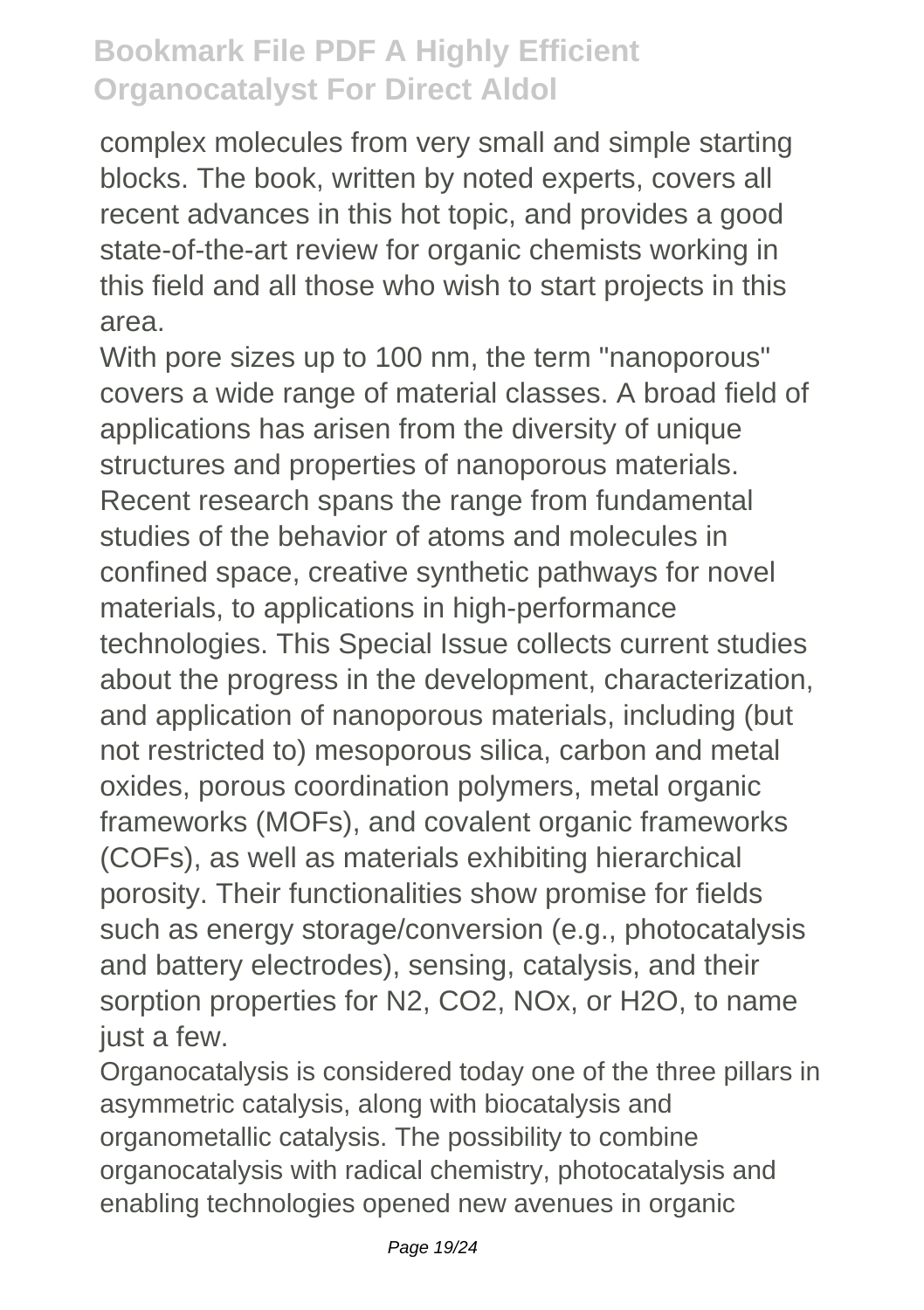#### synthesis.

A comprehensive resource to the development and recent progress of zwitterion-oriented cycloadditions promoted by organoamines, organophosphines, N-heterocyclic carbenes Organocatalytic Cycloadditions for Synthesis of Carbo- and Heterocycles offers a clear explanationto thedevelopment of and the information on the latest research pertaining to zwitterion-oriented cycloadditions promoted by organoamines, organophosphines, N-heterocyclic carbenes. The authors—noted experts in the field—include a comprehensive review to the investigations of the reaction mechanisms and explore the synthesis of different products from the same starting materials. Filled with illustrative examples and designed to be accessible, the text shows how to control the chemo-, regio- and stereoselectivity and explains the further design of novel cycloaddition reactions catalyzed by organoamines and organophosphines based on zwitterion-oriented synthetic strategy. This important text: Explains why the formation of carbo- and heterocycles is a key transformation in organic synthesis. Offers a clear description to the development of zwitterion-oriented cycloadditions promoted by organoamines, organophosphines, N-heterocyclic carbenes, and explores the latest research Contains the most current examples involving synthetic transformations of organocatalytic

cycloadducts Includes contributions from noted experts in the field of organic synthesis Written for organic chemists, pharmaceutical chemists, chemists in industry, graduates, and librarians, Organocatalytic Cycloadditions for Synthesis of Carbo- and Heterocyclesis is the essential guide to the topic.

An updated overview of the rapidly developing field of green techniques for organic synthesis and medicinal chemistry Green chemistry remains a high priority in modern organic<br>Page 20/24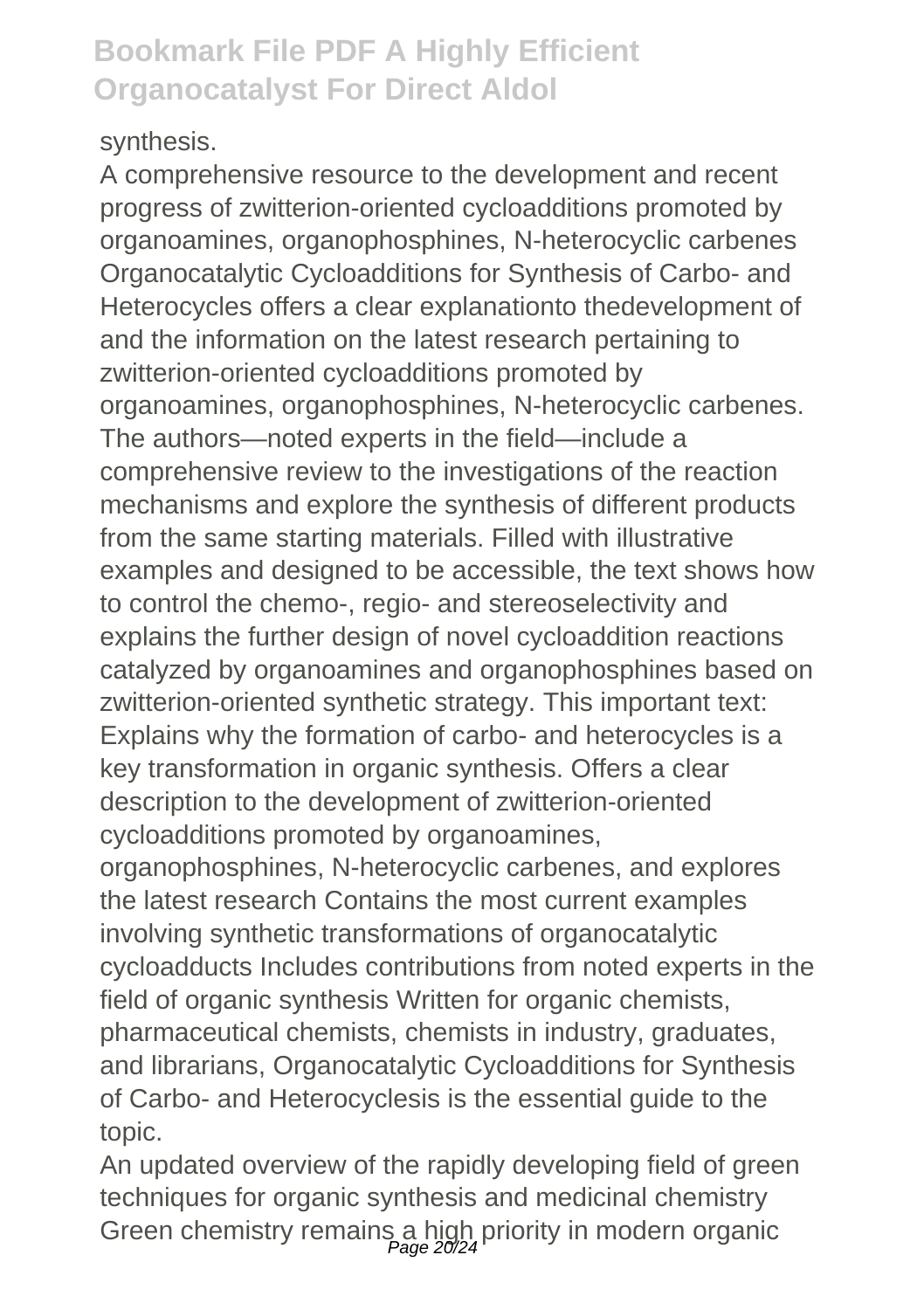synthesis and pharmaceutical R&D, with important environmental and economic implications. This book presents comprehensive coverage of green chemistry techniques for organic and medicinal chemistry applications, summarizing the available new technologies, analyzing each technique's features and green chemistry characteristics, and providing examples to demonstrate applications for green organic synthesis and medicinal chemistry. The extensively revised edition of Green Techniques for Organic Synthesis and Medicinal Chemistry includes 7 entirely new chapters on topics including green chemistry and innovation, green chemistry metrics, green chemistry and biological drugs, and the business case for green chemistry in the generic pharmaceutical industry. It is divided into 4 parts. The first part introduces readers to the concepts of green chemistry and green engineering, global environmental regulations, green analytical chemistry, green solvents, and green chemistry metrics. The other three sections cover green catalysis, green synthetic techniques, and green techniques and strategies in the pharmaceutical industry. Includes more than 30% new and updated material—plus seven brand new chapters Edited by highly regarded experts in the field (Berkeley Cue is one of the fathers of Green Chemistry in Pharma) with backgrounds in academia and industry Brings together a team of international authors from academia, industry, government agencies, and consultancies (including John Warner, one of the founders of the field of Green Chemistry) Green Techniques for Organic Synthesis and Medicinal Chemistry, Second Edition is an essential resource on green chemistry technologies for academic researchers, R&D professionals, and students working in organic chemistry and medicinal chemistry.

Written by some of the most talented young chemists in Europe, this text covers most of the groundbreaking issues in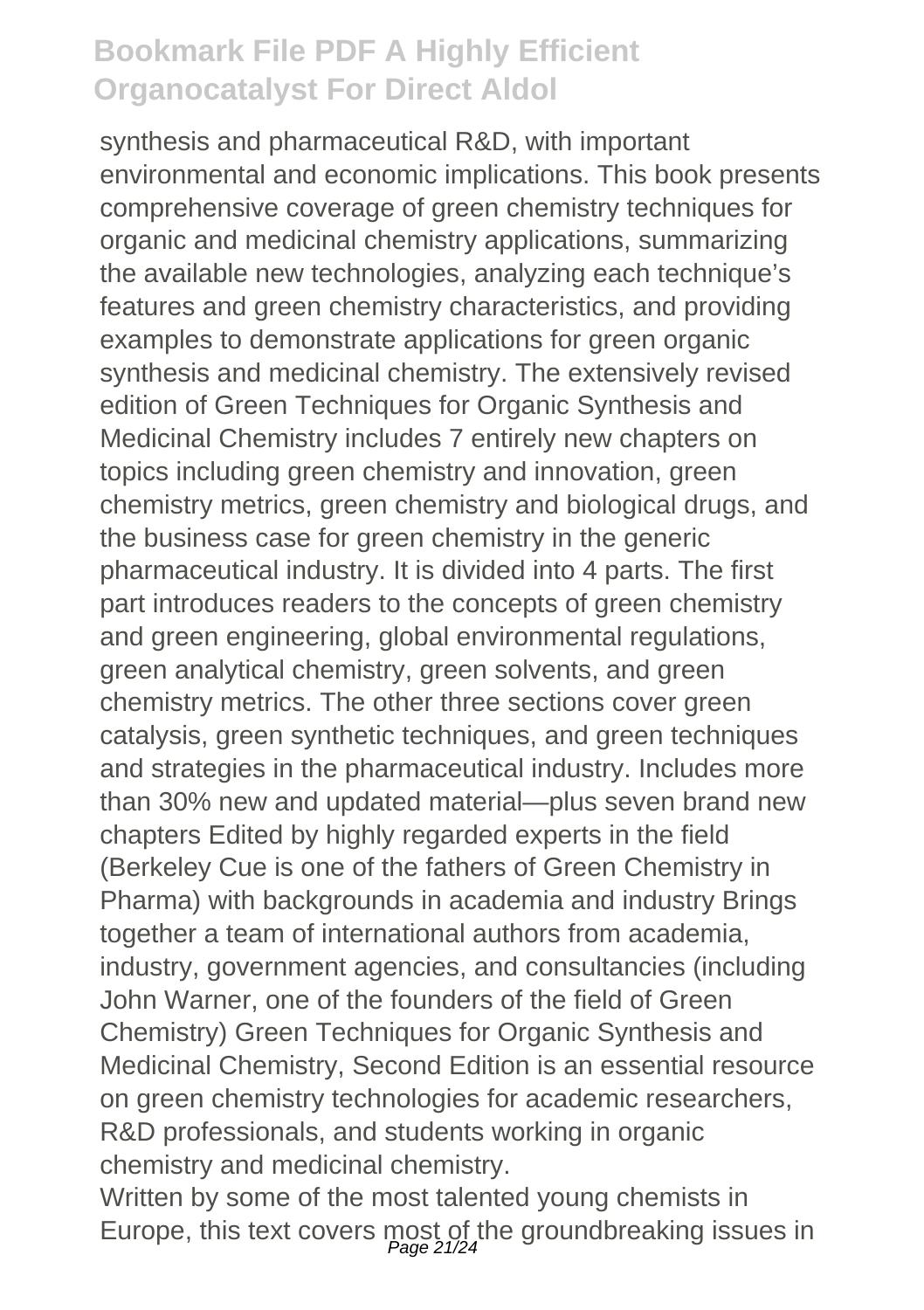chemistry. It provides an account of the latest research results in European chemistry based on a selection of leading young scientists participating in the 2008 European Young Chemists Award competition. The contributions range from self-organization to new catalytic synthetic methodologies to organocatalysis. In addition, the authors provide a current overview of their field of research and a preview of future directions. For organic, catalytic, natural products and biochemists.

Sustainable Catalysis in Ionic Liquids provides an up-to-date overview of the relatively underexplored area of the use of room temperature ionic liquids as organocatalysts for a range of organic reactions, including polymerizations. Using organic molecules to promote reactions is an attractive option as these organic molecules can be safer than metal-based options. However, it is still important to be able to recycle and reuse these organic promoters. Ionic liquids provide this opportunity.

Presents a wide-ranging overview of essential topics and recent advances in MCR chemistry Heterocycles are a central component in natural product chemistry, pharmaceuticals, agrochemicals, and material science. New synthetic methodologies integrating the sequencing of multicomponent reactions (MCRs) are today being used for the rapid synthesis of diversified heterocycles in just one step. Multicomponent Reactions towards Heterocycles presents an up-to-date summary MCR chemistry with a focus on the conjugation between modern synthetic methodologies and MCRs. Featuring contributions by leaders in the field, this comprehensive resource highlights applications of MCRs in natural products and intermediate synthesis, discusses current trends and future prospects in MCR chemistry, outlines novel multicomponent procedures, and more. The authors provide the practical information required for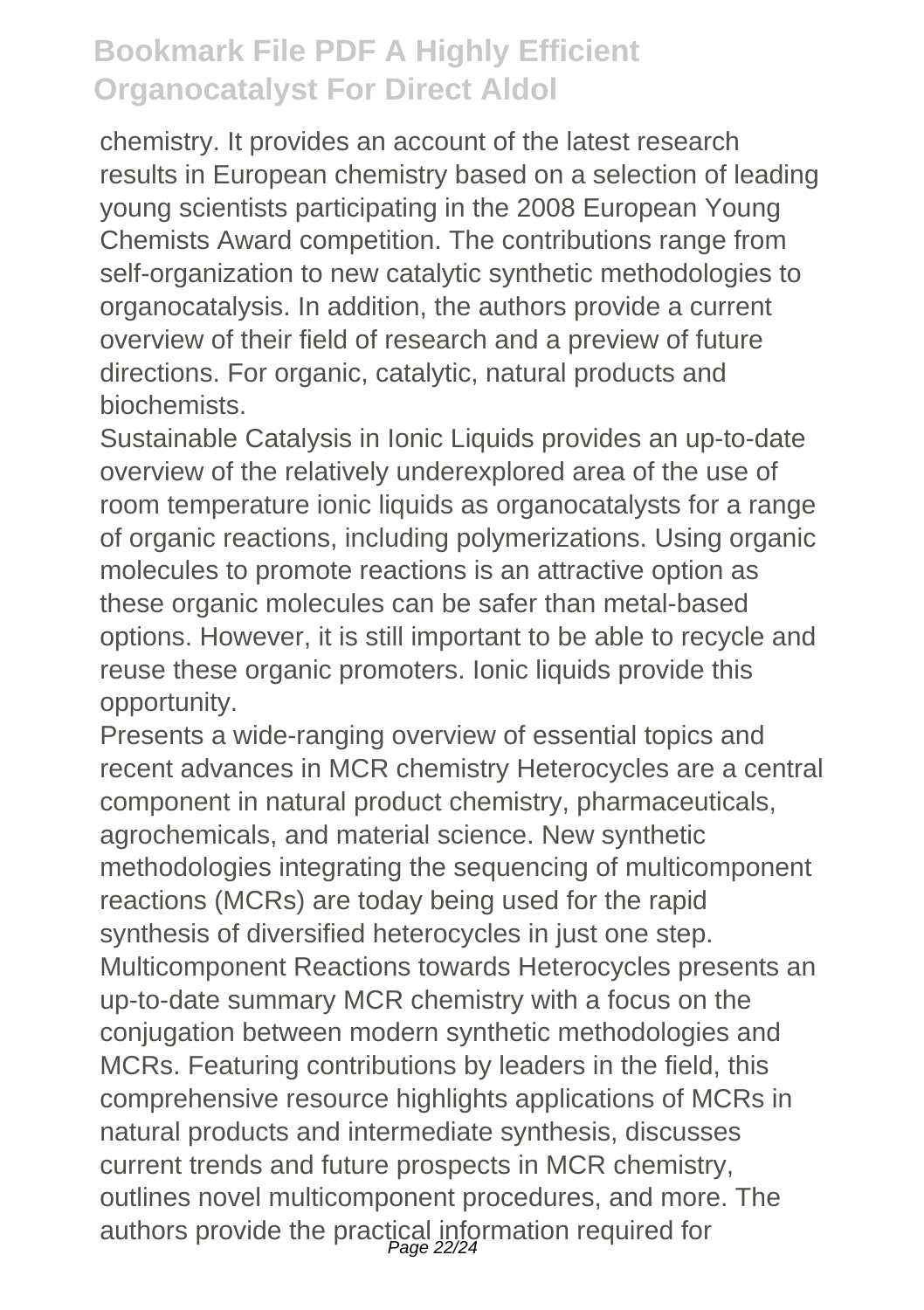designing new reaction strategies and mechanisms, covering topics including MCR-based green synthetic methods, cyclization and cycloaddition reactions, heterocycle multicomponent syntheses in a continuous flow, catalytic alkynoyl generation, MCR synthesis of saturated heterocycles, and C–H functionalization and multicomponent reactions. Provides a thorough overview of heterocycles as input in multicomponent reactions Discusses recent advances in the field of MCR chemistry and progress in the synthesis and functionalization of heterocycles Demonstrates the use of MCRs to simplify synthetic design and achieve complexity and diversity in novel bioactive molecules Highlights examples of multicomponent polymerizations, target-oriented synthesis, and applications of MCR in medicinal chemistry Explains the methodology of using on-resin MCRs to produce heterocycle compounds Illustrating the key role of MCRs towards heterocycles in natural product synthesis, drug discovery, organic synthesis, and other applications, Multicomponent Reactions towards Heterocycles is required reading for synthetic chemists in academia and industry alike. The series Topics in Current Chemistry Collections presents critical reviews from the journal Topics in Current Chemistry organized in topical volumes. The scope of coverage is all areas of chemical science including the interfaces with related disciplines such as biology, medicine and materials science. The goal of each thematic volume is to give the non-specialist reader, whether in academia or industry, a comprehensive insight into an area where new research is emerging which is of interest to a larger scientific audience. Each review within the volume critically surveys one aspect of that topic and places it within the context of the volume as a whole. The most significant developments of the last 5 to 10 years are presented using selected examples to illustrate the principles discussed. The coverage is not intended to be an exhaustive<br>
<sub>Page 23/24</sub>